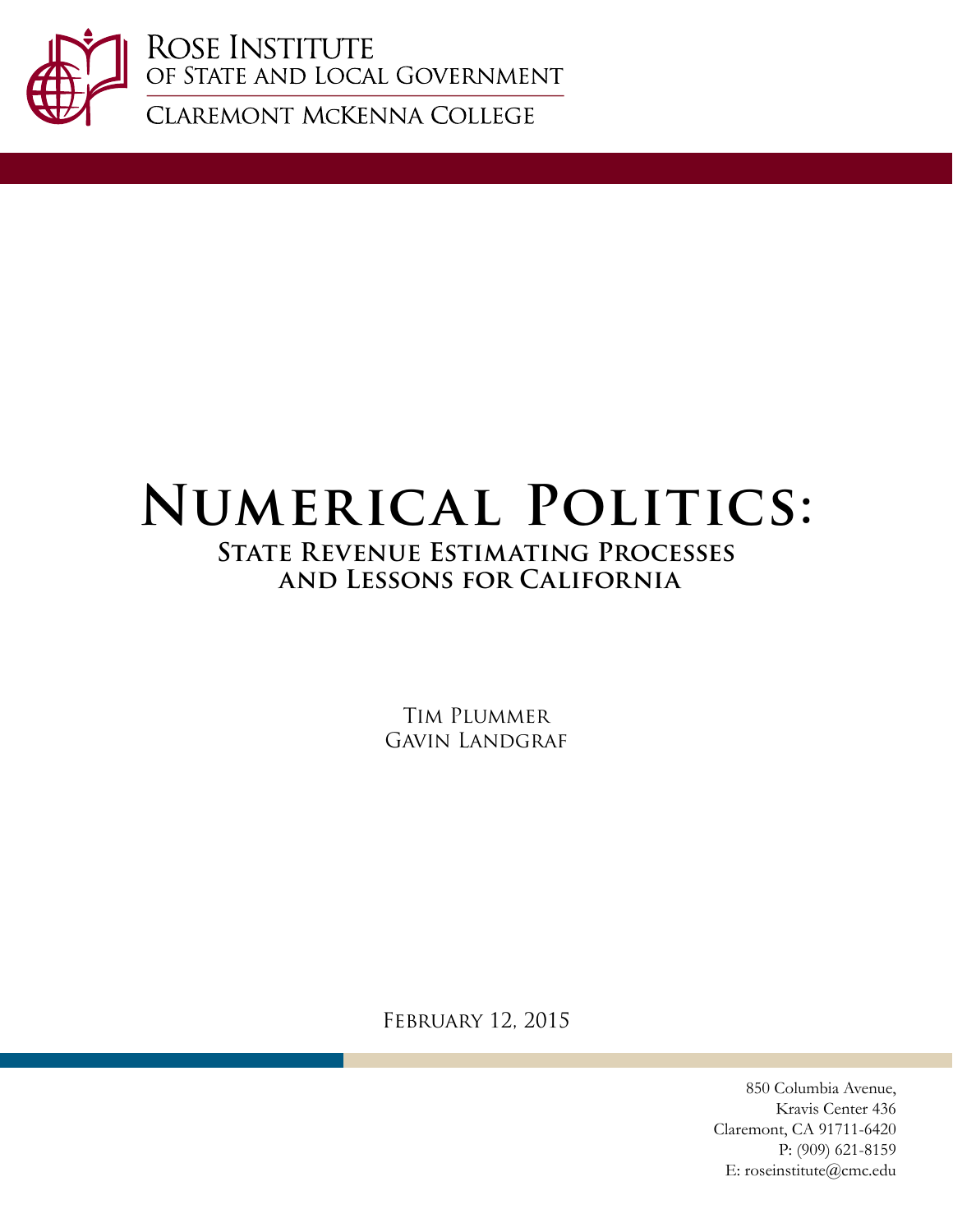Developing California's annual budget is the most important set of decisions state government makes. The budget allocates limited resources to a vast number of programs and thereby establishes, in concrete terms, the state's priorities. Reaching agreement on the budget is an arduous process. After the governor submits his or her recommendations to the state legislature in early January, lawmakers have less than six months to answer two questions: how much money does the state have to spend? And, how will revenues be distributed among the state's many programs? Both the governor's Department of Finance (DOF) and the Legislative Analyst's Office (LAO) prepare independent revenue estimates, but neither figure is binding, so lawmakers have a range of options when projecting revenues. The final number has significant consequences: pursuant to the state's constitutional balanced budget requirements (see California Constitution Article 4), the legislature's revenue projections determine the amount of money it can appropriate. The stakes are high and political considerations often influence what otherwise would be a purely empirical determination.

During the 2013-2014 budgeting cycle, for example, Governor Brown and the legislature clashed over whether to use the more conservative Department of Finance projections or the more optimistic numbers from the Legislative Analyst's Office. After much negotiation, Brown convinced the legislature to accept the DOF numbers in exchange for reducing the amount of money he wanted to set aside to reduce outstanding debts.<sup>1</sup> Similar negotiations will likely occur in 2014 since the DOF's estimates for the state's 2014-2015 revenue are \$2.5 billion lower than the LAO's.<sup>2</sup> Rating agencies have expressed concern about the politicization of revenue forecasting, and some scholars have suggested that California needs structural reforms to its budgeting process.<sup>3</sup> This paper examines state budgeting processes across the nation and considers California's various options for reforming its revenue forecasting.

Ultimately, this paper recommends that California adopt a consensus revenue system with a panel composed of representatives from the legislative branch and the executive branch, as well as people outside of government. Initially beginning as a nonbinding agreement, it would allow for the structural problems in the current system to be mitigated, by moving the disagreement over revenue estimates outside the floors of the legislative chambers and into the hands of a qualified body. This paper begins, however, with an examination of the major players in the budget process, the executive and legislative branches.

## Institutional Players in the Budget Process

### *Executive*

In every state, the governor's most important responsibility is to propose a state budget. Typically drafted by the governor's budget office, this initial proposal lays out the executive's spending priorities. In every state, the executive has an independent office that makes fiscal projections.\* The governor is able to use revenue estimates to pursue certain spending priorities. California witnessed this feature of the budget process in the 2013-2014 cycle, during which Jerry Brown pushed for lower revenue estimates as a way of keeping overall spending levels in check. The blueprint of the executive proposing a budget to the legislature is a common practice, even if the number of executive departments or composition of the executive budget office varies. Some states have several different departments to assist with revenue estimating, while others keep the job in the budget office. The executive's control over the process varies based on the relative strength of the legislature.

#### *Legislature*

The legislature has wide latitude to alter the governor's budget and enact its own spending priorities, limited mainly by the threat of an executive veto. The legislature's power to check the executive is bolstered by the independent estimates it can acquire on its own. This factor has led more than two-thirds of the states to set up a separate budget office that can independently assess the executive's numbers and otherwise analyze the governor's proposed budget. California has its own independent agency in the LAO. The legislature's ability to check the

<sup>\*</sup>Some states adopt a 2-year budget cycle instead of an annual budget. In these states, there are frequent revisions to the budget estimates, and the legislature amends the budget accordingly, if necessary. Washington, for example, has quarterly estimates conducted by the Office of Financial Management, the governor's budget office.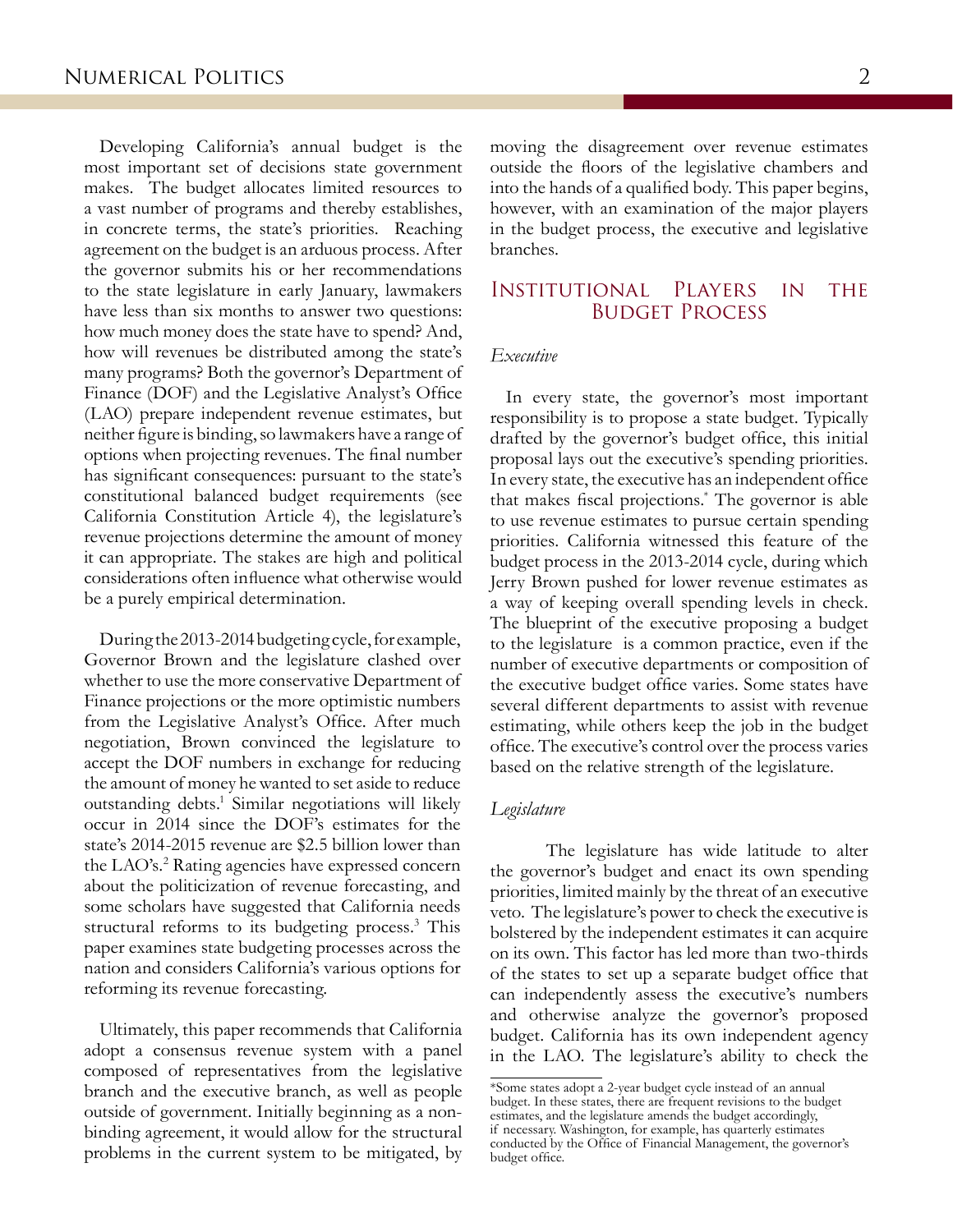executive's numbers is an enormous asset, especially when it comes to the revenue estimate. When the governor's numbers are not the only ones, the legislature can reject them and propose alternatives.<sup>4</sup>

Independent budget agencies can take many forms. First is the LAO model, whereby both houses of the legislature jointly oversee the agency, and is used by 32 states. The office serves both houses and is a nonpartisan voice on budgetary and other legislative matters. The agency's unity allows the legislature to speak with one voice, which helps to balance the governor's power. LAO analyses are taken quite seriously, the result of hard won independence.<sup>5</sup> Second is the model whereby each house in the legislature has its own budget agency; it is employed by 4 states. While this model allows for three separate estimates, it generally means the legislature will not speak with unity when it comes to budgetary matters. Under the third model, nonpartisan staffers are placed on relevant budget committees; it is used by 9 states. Though this model allows various committees to verify the estimates of the governor, it again lacks a definitive authority to make statements on proposals such as the governor's budget. States assign varying roles to these agencies in the budget process. Some, like Connecticut, have the legislative budget agency take the central role in developing revenue estimates, while other states such as Nevada have the agency play a smaller role in estimates. In any form, however, these agencies provide a second opinion on the executive's revenue estimates.

## Revenue Estimating Processes Used by Other States

### *Consensus Forecasting*

Twenty-eight states use some form of consensus forecasting to estimate revenues. In this process, a panel, whose composition and appointment varies by state, generates an estimate that both the executive and legislature must use when drafting and revising the budget. While some studies have shown this method is more accurate than others, recent studies have cast doubt on these conclusions.\*6,7 Regardless, consensus forecasting solves some of the political

problems that normally stem from negotiations over revenue estimates. While elected officials are experts in making political and policy decisions, few have technical experience choosing between varying forecast models.† Therefore, debates over revenue estimates tend to be less technical than political; members of both the legislature and the executive may attempt to manipulate numbers to back spending priorities. Consensus forecasting is an attempt to reduce political considerations in the revenue estimating process.‡

The essential characteristics of consensus forecasting bodies are straightforward. They must include representatives from both the executive and the legislative branches, and may allow input from other sources as well.<sup>§</sup> To ensure a variety of perspectives and a broad knowledge base, consensus forecasting bodies often call on economic forecasting experts from outside of government. These bodies must work based on unanimity, not majority vote. Consensus forecasting is only successful if all parties can agree on the number and later employ it. Since continued agreement on the estimate is imperative, there must also be a mechanism for a member of the forecasting committee, if he or she believes that conditions have changed enough for the estimate to be invalid, to call for another estimate. Finally, the estimate must be binding so that the governor and the legislature are forced to use the consensus estimate. Without this requirement, the entire idea of a consensus estimate makes little sense.

Florida started informally using the consensus forecast in 1970. A senior budget officer, growing concerned over the amount of time he witnessed legislators debating the coming revenue estimates instead of policy, invited high-ranking staff members

<sup>\*</sup> See Appendix 1 for a table of every state and the structure of their revenue estimating process.

<sup>†</sup> Some have noted that a legislator's staff may have experience with revenue estimating. Even when this is the case, it fails to solve the structural and efficiency problems with which this paper is concerned.

<sup>‡</sup> Some may argue that legislators should have responsibility for estimating revenues, but this view has two problems. First, legislators are typically less expert in deciding between competing revenue estimates than in debating about how much the state *should* be able to spend. Second, by fixating on revenue estimates, lawmakers have less time to discuss how best to distribute state funds that are actually available.

<sup>§</sup> This takes a wide variety of permutations, but the basic structure will typically include from the legislature either elected officials or, more common, budget analysts, and a member of the governor's budget team.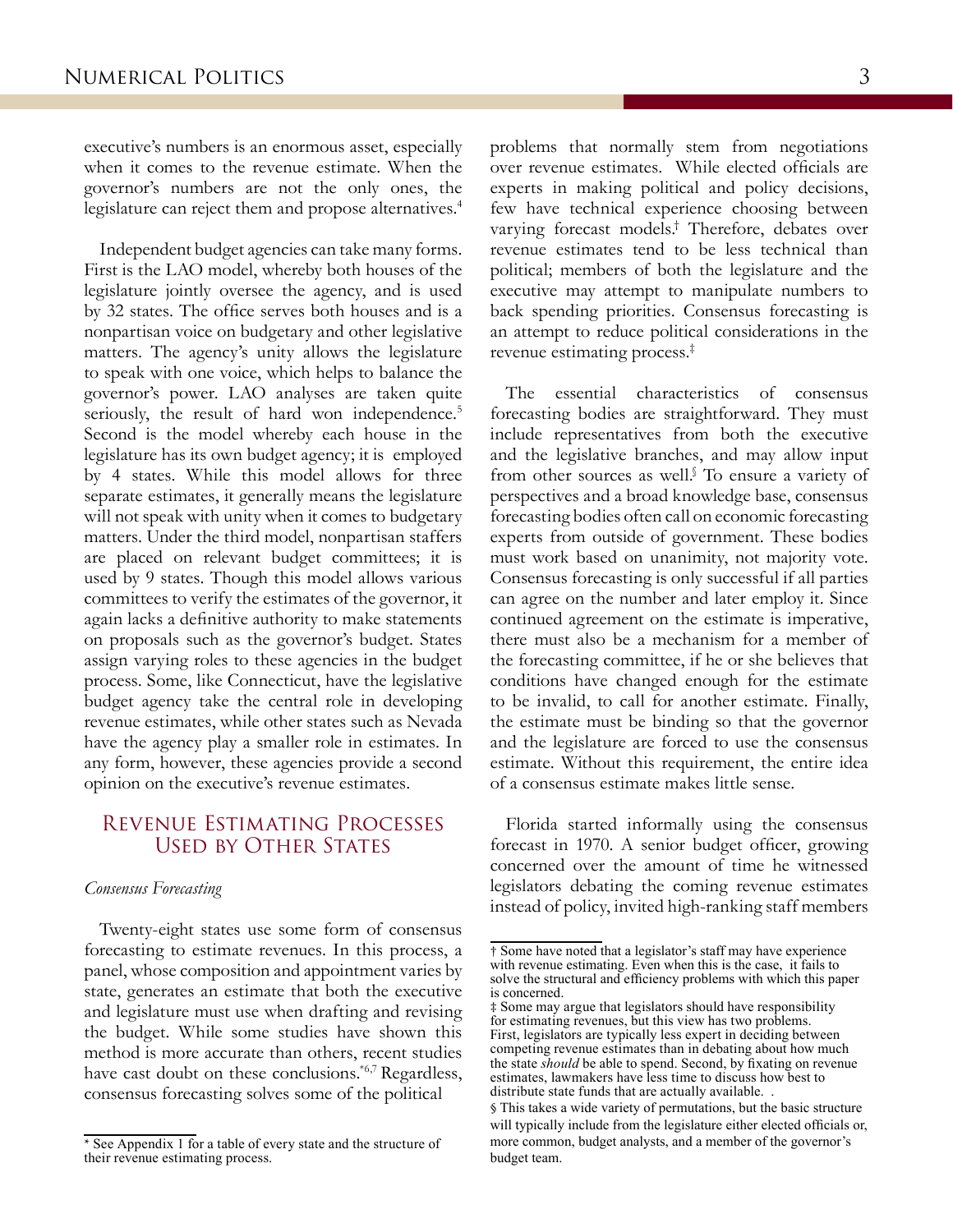# FORECAST PROCESSES IN THE STATES



**CLAREMONT MCKENNA COLLEC** 

*Figure 1.* Map of the various forecast methods used by the states.

from both the legislature and the governor's office to come together and forge a consensus estimate. By simply including the staffers relevant in the budget negotiations, the major stakeholders had representation, allowing the initial structure to succeed. For more than a decade, this informal arrangement worked and avoided time-consuming negotiations on the floor of the legislature. When budget tensions rose in the early 1980s, the legislature codified this process.<sup>8</sup> By beginning informally, the various players were able to develop their roles and responsibilities within the process, making the formal consensus process easier to establish. Some Florida officials have argued that the consensus process is partially responsible for their state's higher bond ratings.<sup>9</sup>

Put simply, a consensus forecast, calls for a panel of experts to meet and generate the requested

forecast.10 The panel's composition varies state by state, but at minimum includes representatives from the executive and legislative branches. These officials are the most important members of any forecasting committee, as they represent the institutions responsible for adopting the budget. Losing their support can result in a failure to reach consensus. Many states have also found it helpful to include the input of academics, consultants, or even private citizens.11 The method of appointment varies by state, with some states granting appointment power to the governor and legislature leaders, while other states employ different processes.

The size of the forecasting bodies also varies by state, with some panels having as few as two to three members, and others more than a dozen. Arrangements range from quite simple to complex, and vary in the involvement of government officials.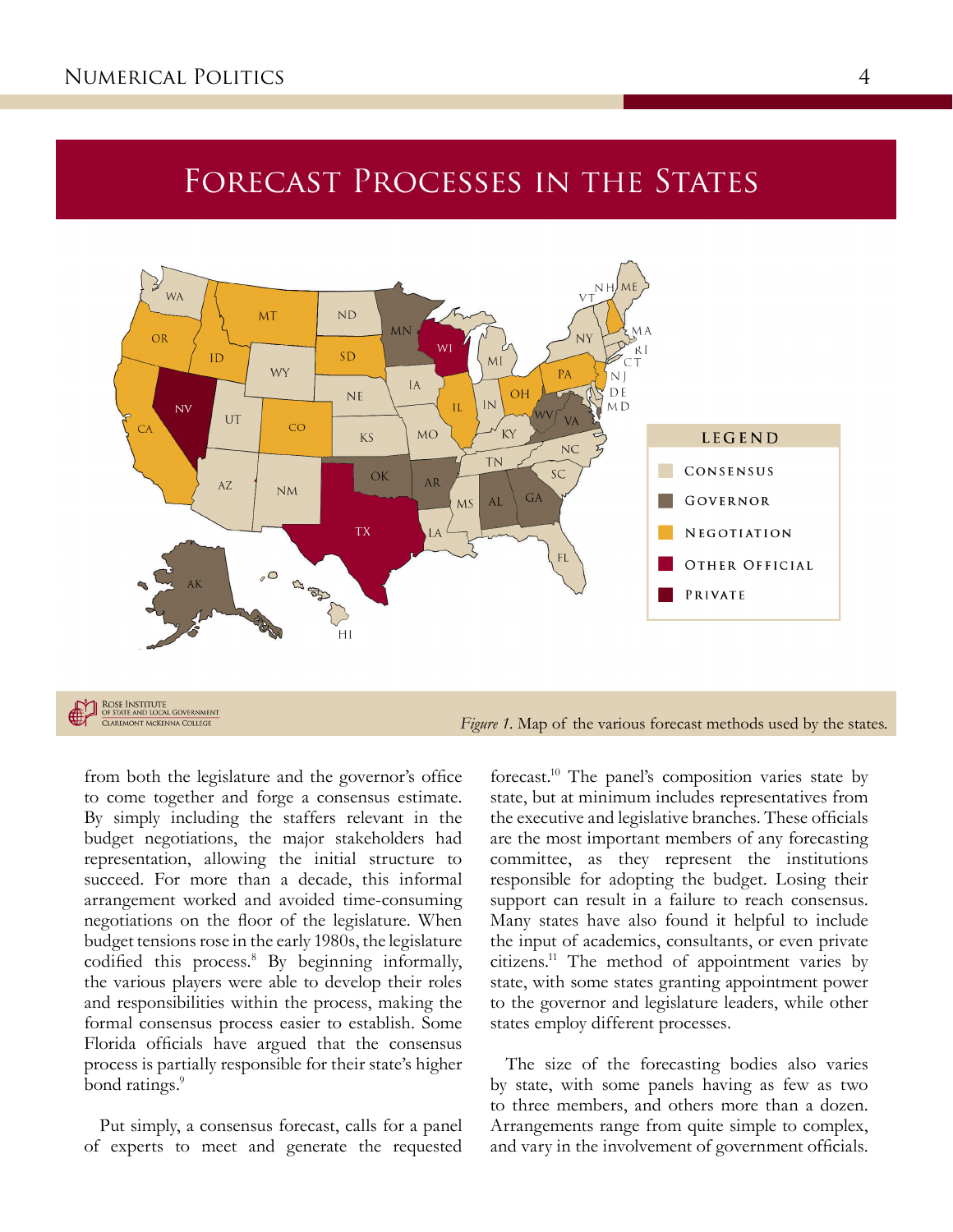For example, in Iowa, the voting members (also known as principals) are the governor (or designee), the director of the Legislative Services Agency (or designee), and a third member selected by the other two.12 This simple format, while providing the ease of having only three voting participants, helps to ensure efficiency, but excludes other relevant parts of the state government and citizenry. Maine, on the other hand, employs "the State Budget Officer, the Associate Commissioner for Tax Policy, the State Economist, an economist on the faculty of the University of Maine System selected by the chancellor, the Director of the Office of Fiscal and Program Review and another member of the Legislature's nonpartisan staff."13 Whatever model is chosen, the key factor is ensuring that the stakeholders in the budget process, the executive and the legislature, are represented and endorse the final estimate.

As with any model, there is a risk that a consensus forecast model might fail. Therefore, a backup is essential to eliminating political gridlock. While this can take many forms, one possible method that certain states have adopted is to have an official isolated from the drafting of the budget make a determination on revenue estimates. Even in states with well-functioning forecast systems, the lack of a formalized consensus forecast can be detrimental. The budget saga in Connecticut in 2009 provides an example of the necessity of having both a consensus forecast and an independent party to serve as the backup. Prior to 2009, Connecticut worked off a system where the legislature chose between competing estimates from the executive and legislative budget agencies.<sup>14</sup> From 1999 to 2008, the average gap between the estimates of the Office of Fiscal Analysis (OFA) and the governor's office were only 0.75%, but in 2009 this gap grew to 9.3%.<sup>15</sup> Governor M. Jodi Rell originally announced that the budget would produce an \$8 billion deficit, while the nonpartisan OFA projected an \$8.7 billion deficit. The discrepancy was the result of differing assumptions and technical details used in calculating the revenue estimate. Adding to the confusion, Governor Rell released a revised budget that estimated the deficit to be only \$6 billion. After critics accused the governor of changing revenue estimates to avoid some painful spending cuts, a conference was convened between representatives from the OFA, the Office of Personnel and Management, and

the Comptroller's Office. When this effort to resolve differences failed, legislative leaders spent weeks disputing the revenue estimate with the governor, instead of dealing with substantive policy issues.<sup>16</sup> In response to this fiasco, the legislature passed a law that made a consensus forecast mandatory, with the state comptroller's estimate the official estimate if the governor and legislature did not agree. The following year, the revenue estimating process went much more smoothly.<sup>17</sup> Consensus estimates, more than other methods, balance the interests of involved parties while also limiting the politicization of the budget figures.

#### *Private Citizens Separate from Government*

One state, Nevada, has attempted to depoliticize the process by preventing any elected member of the legislature, public employee, or employee of an institution that receives public funding from voting in the Economic Forum, the state's forecasting committee. Appointments to the committee are made by the executive and the legislative branches; the governor makes three appointments, while the Senate Majority Leader and the Speaker of the Assembly make one each. The Technical Advisory Committee on Future State Revenues was established to provide technical support for the forecasting group; it consists entirely of public employees and a representative of the higher education system. This body has representatives from several departments and areas throughout the state government.<sup>18</sup>

When making the actual forecast, Nevada's Economic Forum looks to several different forecasts prepared by the following groups: various state government staff, Fiscal Analysis Division staff, Budget Division staff, and staff from the agencies responsible for collecting certain revenues. Outside of government, the state contracts with Global Insight, a national forecasting firm, to provide independent forecasts. After reviewing the forecasts presented, the five voting members of the forum agree to a number that the state uses for the budget. This procedure's main benefit is that elected officials are separated from the process of selecting the estimate. This brings in another layer of expertise to the estimating process. The five individuals currently serving on the forum include a CPA, a CFO and treasurer of a Fortune 500 company, and a managing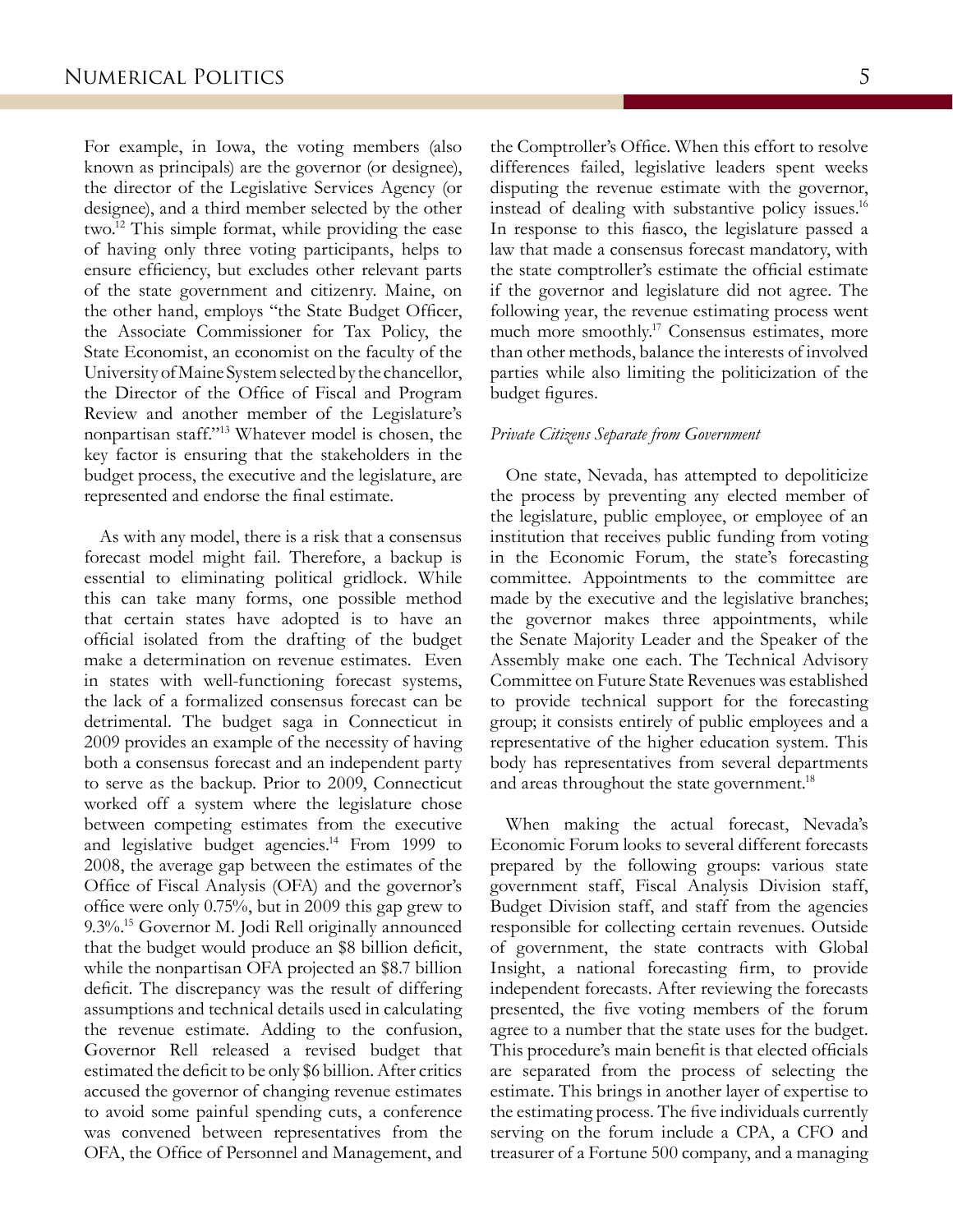director of a consulting firm. All appointees to the commission have extensive expertise with financial and tax planning, giving them greater credibility to choose between different forecasts. While the governor and heads of the legislative chambers can exert some influence on the process through their appointments to the commission, their influence is limited by the variety of estimates and the experience of the members of the forum.

#### *Official Disconnected from the Budget Process*

Texas has established a process whereby the state comptroller, an official who is not directly involved in drafting the budget, establishes the revenue estimate. Separately elected by the voters, the comptroller has the sole responsibility for the Biennial Revenue Estimate (BRE). This arrangement, while avoiding drawn out negotiations over the revenue the state will see in the coming budget cycle, simultaneously gives the comptroller a major role in the budget fight. Susan Combs, the current comptroller, has influenced the budget process through her official estimates and her ability to certify that the state budget is balanced.

As former Texas Comptroller John Sharp once said, "the legislature can't spend more than you say it can."<sup>19</sup> Naturally, this means that the state comptroller cannot be completely neutral in the budget process; everything she does will influence the budget negotiations. For example, in the 2011 estimate, Combs drastically underestimated revenue, which resulted in large cuts to social services throughout the state. In a March 2013 interview, she noted how she tries to be conservative because she does not "want to let people think there's a lot of money and then find that there's not."20 As a result, Texas's spending levels are likely to be set at a more conservative estimate precisely because the comptroller systematically uses conservative numbers or methodology when estimating revenue. Although the legislature can override the estimate with a four-fifths majority, that has never happened.<sup>21</sup> Therefore, the spending level set out by the comptroller is the spending level of the state. Combined with a constitutional mandate to certify that budget does not exceed estimated revenues, the Texas Comptroller is able to play a large role in the budget process. Though structurally disconnected

from the process, the elected comptroller still has a large role in budget negotiations.

Like Texas, Wisconsin also selects a person to make an estimate but has opted to choose someone more cleanly divorced from the budget process. While Texas has assigned revenue estimating responsibility to an elected official, Wisconsin given the task to the director of the Legislative Fiscal Bureau, the legislature's budget agency. Though not codified in law, the tradition is for the budget to employ the Bureau's numbers.<sup>22</sup> This arrangement dispenses with the inherent political nature of having an elected official make the decision, while also avoiding a political impasse over the numbers.\* A single person or department making the decision still presents some problems. First, it does not allow for the inclusion of different methods as consensus forecasting allows. Second, there is the risk that other sections of government could reject the estimate. In Wisconsin, it is entirely possible that the governor could completely reject the estimate put forward by the Bureau. Texas has solved this problem by adding an extremely tough override, but Wisconsin has no such override since using the Bureau's estimate is not mandated by statute. A consensus forecast is successful because it is accepted by the major players in the budget process; not including them in the process risks losing their approval, thus opening to door to political battles over the estimate.

#### *Executive Office*

Seven legislatures (Alabama, Arkansas, Georgia, Minnesota, Oklahoma, Virginia, and West Virginia) use the executive branch's estimate. Five of these states do not have a unified, independent budget agency to give an alternative, independent assessment of the revenue forecast. The other two, Arkansas and Alabama, do have an independent forecasting body, but use the governor's estimate anyway. Granting the governor sole power to estimate revenues increases efficiency; the legislature will not invest time debating revenue estimates because

The Wisconsin Department of Revenue also makes an estimate for the governor's proposed budget, which is used in the initial governor's budget. This number, however, is typically abandoned in favor of the Legislative Fiscal Bureau's number.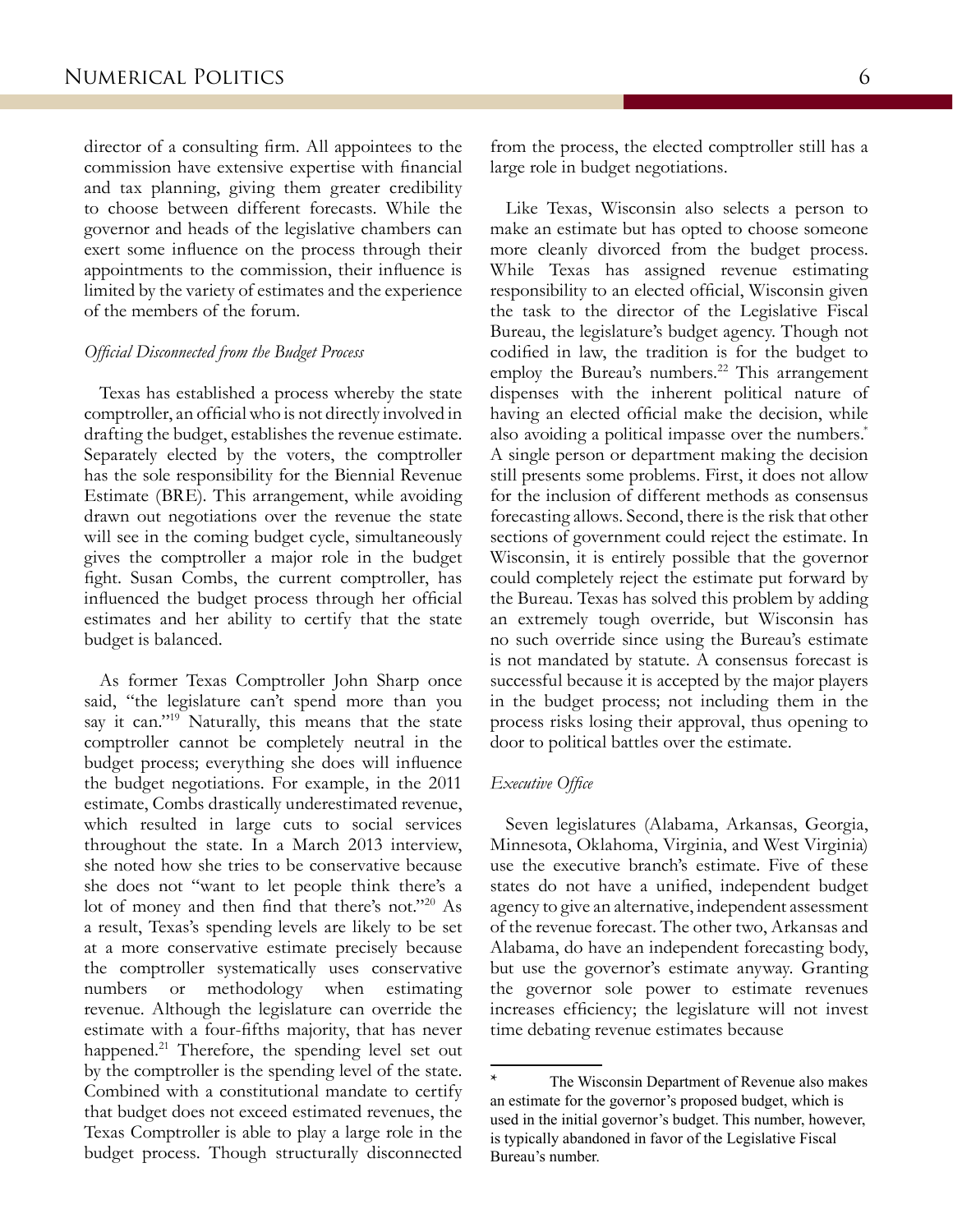the governor has sole authority to set the number. Nevertheless, the risk of an executive manipulating revenue estimates to reach desired spending levels is real. For California, this approach would make the governor's estimate binding and would undermine the legislature's budget authority.

## Possibilities for California

California should consider adopting a consensus revenue forecast system. More than any other system, this method allows for the inclusion of major players in the budget negotiations, namely the legislature and the governor. In other models, one or both of these essential players is marginalized, which potentially compromises the forecast's legitimacy. Moreover, by adopting the consensus forecast, California can limit the debates within the halls of the legislature over how much money the state will have over the course of the next year. Instead, the legislature and governor can focus their expertise of making substantive policy decisions.

We propose the following format for consensus forecasting in California. The arrangement should be a three-person panel with the following participants: the director of the DOF (or designee), the director of the LAO (or designee), and a mutually agreed upon third party, preferably outside of government. The directors of the DOF and LAO are essential for the committee because they and their staffs understand the budget better than perhaps anyone else in state government. This knowledge can be applied to offer the most sensible estimates possible. The third member should be someone who has an understanding of either California politics (even if he or she operates outside of it) or economic forecasting. One such possible person could be an economist from the publicly funded UC system, similar to how Kansas uses economists from its public universities. With highly qualified participants and small size, the committee could reach an accurate estimate in a short period, allowing the governor to use this number in his initial proposal. This panel would meet, at minimum, twice a year: first, for the Governor's initial budget and, second, for the May Revision of the revenue estimate. In this sense, it would simply substitute the current estimates given by both the LAO and the DOF.

Because the panel we envision has a simple structure, the governor and legislature could try using it on an experimental, non-binding basis. Naturally, this would require the blessing of both leaders of the legislature and governor to be effective. Florida had success trying consensus forecasting in this informal way and, when the time came to codify the process into law, experience had smoothed over the kinks in the process.23 On the other hand, establishing a binding procedure would ensure that the process commences immediately, avoiding the risk of additional years of haggling over revenue estimates.

We believe that a backup procedure is necessary in the event that the consensus body cannot agree. That backup must be an individual who is not party to the initial process, yet is familiar with state finances and revenue sources. The state controller is well qualified on both of these counts. Relying on the elected controller is not a perfect solution as the position is subject to partisan influence and could thus provide incentives for the panel to deadlock, but the system requires *someone* to have the last word on revenue estimates, and the controller seems to us to be the best available option.

To become effective, the consensus revenue forecast system has to be binding. If it lacks the force to be used in both the governor's and legislature's budget plans, then it has no force at all, and the new process of identifying a revenue estimate will not be any more efficient than it is now. While some states have provisions in place to revise the estimate in circumstances where the members of the committee believe that state's revenue outlook has changed drastically, this seems unnecessary given California's use of the May Revision. The panel's estimates would be on the same schedule as the DOF and LAO, and therefore give estimates. This would allow the projections to follow changes in the state's fiscal outlook.

California's revenue estimating process has been broken for years. It leads to inefficiencies in the budget process and risks bringing party politics into an area where the most accurate numbers are essential. A consensus forecasting system, though no silver bullet, would be a welcome change in this process, and balance the needs for inclusion by involved parties and the need for efficiency in the broader budget process.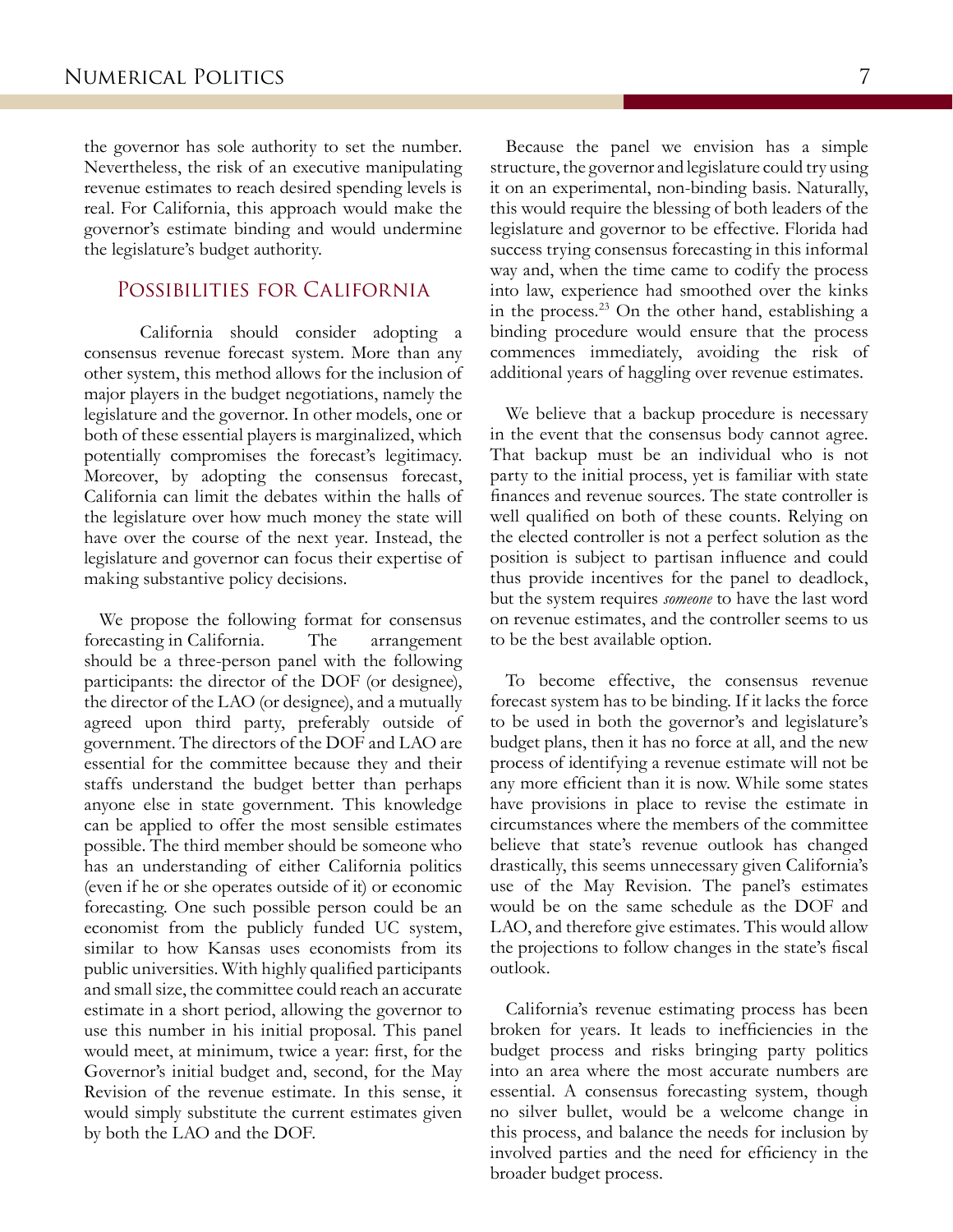## **ENDNOTES**

1 David Siders, "Ratings Agency: California Finances Better, but Debt Issues Linger," *Sacramento Bee*, July 1, 2013, accessed February 28, 2014, [http://blogs.sacbee.com/](http://blogs.sacbee.com/capitolalertlatest/2013/07/ratings-agency-california-finances-better-but-with-long-term-questions-abou.html) [capitolalertlatest/2013/07/ratings-agency-california-finances](http://blogs.sacbee.com/capitolalertlatest/2013/07/ratings-agency-california-finances-better-but-with-long-term-questions-abou.html)[better-but-with-long-term-questions-abou.html.](http://blogs.sacbee.com/capitolalertlatest/2013/07/ratings-agency-california-finances-better-but-with-long-term-questions-abou.html)

<sup>2</sup> "The 2014-15 Budget: Overview of the May Revision," Legislative Analyst's Office, May 16, 2014, accessed July 18, 2014.

3 Gabriel Petek and David Hitchcock, *Revenues Take Center Stage in California's 2013-2014 Budget Drama* (Standard & Poor's, July 1, 2013), accessed January 10, 2014, [https://](https://www.globalcreditportal.com/ratingsdirect/renderArticle.do?articleId=1154992&SctArtId=165905&from=CM&nsl_code=LIME) [www.globalcreditportal.com/ratingsdirect/renderArticle.](https://www.globalcreditportal.com/ratingsdirect/renderArticle.do?articleId=1154992&SctArtId=165905&from=CM&nsl_code=LIME) [do?articleId=1154992&SctArtId=165905&from=CM&nsl\\_](https://www.globalcreditportal.com/ratingsdirect/renderArticle.do?articleId=1154992&SctArtId=165905&from=CM&nsl_code=LIME)

## [code=LIME](https://www.globalcreditportal.com/ratingsdirect/renderArticle.do?articleId=1154992&SctArtId=165905&from=CM&nsl_code=LIME).

4 Ibid.

5 David Lawrence, *California: The Politics of Diversity*, 7th ed. (Cengage Learning, 2011), 1, accessed February 28, 2014, 139.

6 Yuhua Qiao, "Use of Consensus Forecasting in U.S. State Governments," in *Government Budget Forecasting: Theory and Practice*, ed. Jinping Sun and Thomas D. Lynch. (USA: Auerbach Publications, 2008), 402-408.

7 "States' Revenue Estimating: Cracks in the Crystal Ball," Pew Center on the States and the Nelson A. Rockefeller of Government Studies, 2011, accessed January 10, 2014. <sup>8</sup> Klay and Vonasek, "Consensus Forecasting for Budgeting in Theory and Practice," 388.

9 "States' Revenue Estimating: Cracks in the Crystal Ball." 10 Katherine G. Willoughby and Hai Guo, "The State of the Art: Revenue Forecasting in U.S. State Governments," in *Government Budget Forecasting: Theory and Practice*, ed. Jinping Sun and Thomas D. Lynch. (USA: Auerbach Publications, 2008), 31.

<sup>11</sup> John L. Mickesell, "State Revenue Forecasting in the State of Indiana: A Consensus System in a Politically Divided State, " in *Government Budget Forecasting: Theory and Practice*, ed. Jinping Sun and Thomas D. Lynch. (USA: Auerbach Publications, 2008), 418.

12 "Budget Process in Iowa," The Iowa Legislature, January 13, 2014, accessed January 18, 2014[,https://www.legis.iowa.](https://www.legis.iowa.gov/docs/resources/IowaBudgetProcess.pdf) [gov/docs/resources/IowaBudgetProcess.pdf](https://www.legis.iowa.gov/docs/resources/IowaBudgetProcess.pdf).

<sup>13</sup> "The Budget Process," January 18, 2014, accessed January 18, 2014, [http://www.maine.gov/legis/ofpr/other\\_](http://www.maine.gov/legis/ofpr/other_publications/budget_process/budget_process.htm#revenue_forecasting) [publications/budget\\_process/budget\\_process.htm#revenue\\_](http://www.maine.gov/legis/ofpr/other_publications/budget_process/budget_process.htm#revenue_forecasting) [forecasting](http://www.maine.gov/legis/ofpr/other_publications/budget_process/budget_process.htm#revenue_forecasting).

14 Yael Shavit, "Revenue Forecasting Processes in New England," New England Public Policy Center, January 18, 2014, accessed January 18, 2014, https://www.bostonfed.org/ economic/neppc/briefs/2009/briefs904.pdf.

<sup>15</sup> Jeffrey Tebbs, "Addressing Misperceptions Regarding S.b. 1162, a Bill to Implement Consensus Revenue Forecasting in Connecticut," Connecticut Voices for Children, April 5, 2014, accessed April 5, 2014, [http://www.ctvoices.org/sites/](http://www.ctvoices.org/sites/default/files/bud09consensusrevenueforecast.pdf)

# default/files/bud09consensusrevenueforecast.pdf.<br><sup>16</sup> Jeffrey Tebbs, "Breaking the Stalemate: A Proposal for a

Consensus Revenue Forecasting Process," Connecticut Voices, February 28, 2014, accessed February 28, 2014,[http://www.](http://www.ctvoices.org/sites/default/files/bud09revenueforecasting.pdf) [ctvoices.org/sites/default/files/bud09revenueforecasting.pdf](http://www.ctvoices.org/sites/default/files/bud09revenueforecasting.pdf).

17 "States' Revenue Estimating: Cracks in the Crystal Ball" <sup>18</sup> "Background On the Economic Forum," January

18, 2014, Nevada Legislature: The People's Branch of Government.

19 John Sharp, "Dear Carole: Your Next Four Years As State Comptroller Are Going To Be Taxing. I Should Know," *Texas Monthly*, June 1999.

<sup>20</sup> Silverstein, Jake. 2013. "Money Makes the World Go Round." *Texas Monthly* 41, no. 3: 64-75. *Academic Search Premier*, EBSCO*host* (accessed March 1, 2014).

<sup>21</sup> "Executive Branch: Comptroller of Public Accounts," Texas Politics, March 1, 2014, accessed March 1, 2014,[http://](http://texaspolitics.laits.utexas.edu/1_9_4.html) [texaspolitics.laits.utexas.edu/1\\_9\\_4.html](http://texaspolitics.laits.utexas.edu/1_9_4.html).

22 "State Budget Process," Wisconsin Legislative Fiscal Bureau, January, 2013, accessed February 10, 2014. http:// legis.wisconsin.gov/lfb/publications/informational-papers/ documents/2013/74\_state%20budget%20process.pdf <sup>23</sup> Klay and Vonasek, "Consensus Forecasting for Budgeting in Theory and Practice," 388.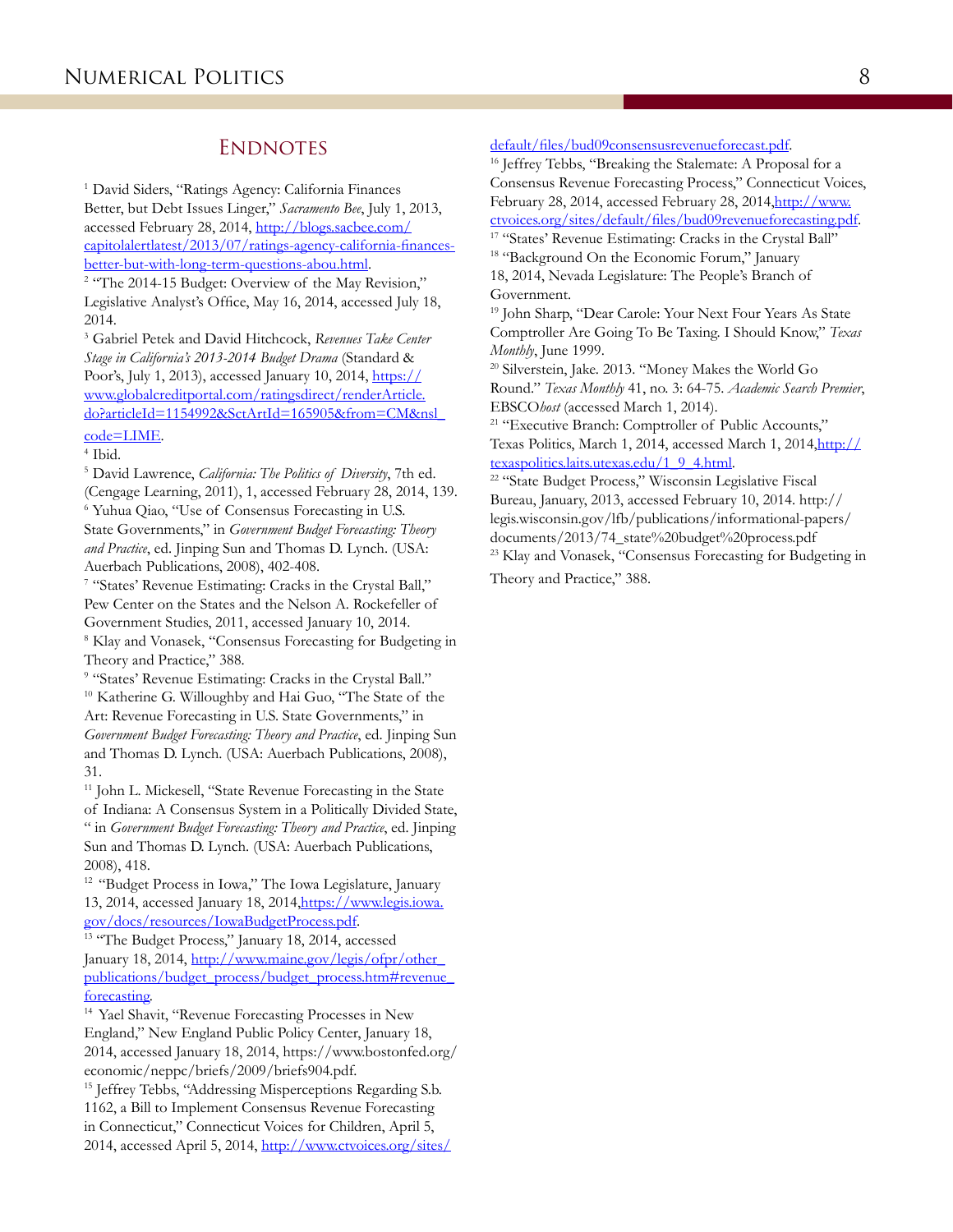# Appendix 1

| <b>STATE</b> | FORECASTING<br><b>METHOD</b> | FORECAST<br>IN STATE<br><b>BUDGET</b> | <b>NOTES</b>                                                                                                                                                                                                                                                                                                        |
|--------------|------------------------------|---------------------------------------|---------------------------------------------------------------------------------------------------------------------------------------------------------------------------------------------------------------------------------------------------------------------------------------------------------------------|
| AL           | Governor                     | Governor                              | Executive Budget Office staff works in<br>conjunction with an economist from the<br>Center for Government and Public Affairs at<br>Auburn University at Montgomery and agencies<br>responsible for the collection of revenues.                                                                                      |
| АK           | Governor                     | Governor                              | Department of Revenue is responsible for<br>estimating revenues.                                                                                                                                                                                                                                                    |
| AZ           | Governor and Legislature     | Consensus                             | The Joint Legislative Budget Committee and<br>the Governor's Office of Strategic Planning<br>and Budgeting each independently produce<br>nonbinding estimates. Policymakers typically<br>request that the two staffs come together on<br>a consensus estimate, which usually involves<br>averaging the two numbers. |
| <b>AR</b>    | Governor                     | Governor                              | The Director of the Department of Finance<br>and Administration is responsible for estimating<br>revenues.                                                                                                                                                                                                          |
| CA           | Governor and Legislature     | Negotiation                           | Both the Department of Finance and the<br>Legislative Analyst's Office release revenue<br>estimates, with the governor and legislature<br>negotiating over what the final revenue estimate<br>will be.                                                                                                              |
| CO           | Governor and Legislature     | Negotiation                           | The legislature decides between the independent<br>forecasts of the Office of State Planning and<br>Budgeting and the Colorado Legislative Council<br>through a joint resolution.                                                                                                                                   |
| CT           | Consensus                    | Consensus                             | The directors of the Office of Personnel<br>Management and the Office of Fiscal Analysis<br>meet to decide a revenue estimate. In the<br>event that they cannot reach a consensus, the<br>independently elected state comptroller chooses<br>the revenue estimate.                                                  |
| DE           | Consensus                    | Consensus                             | The Delaware Economic and Financial Advisory<br>Council, comprised of dozens of business<br>leaders and academics, is responsible for<br>estimating revenues.                                                                                                                                                       |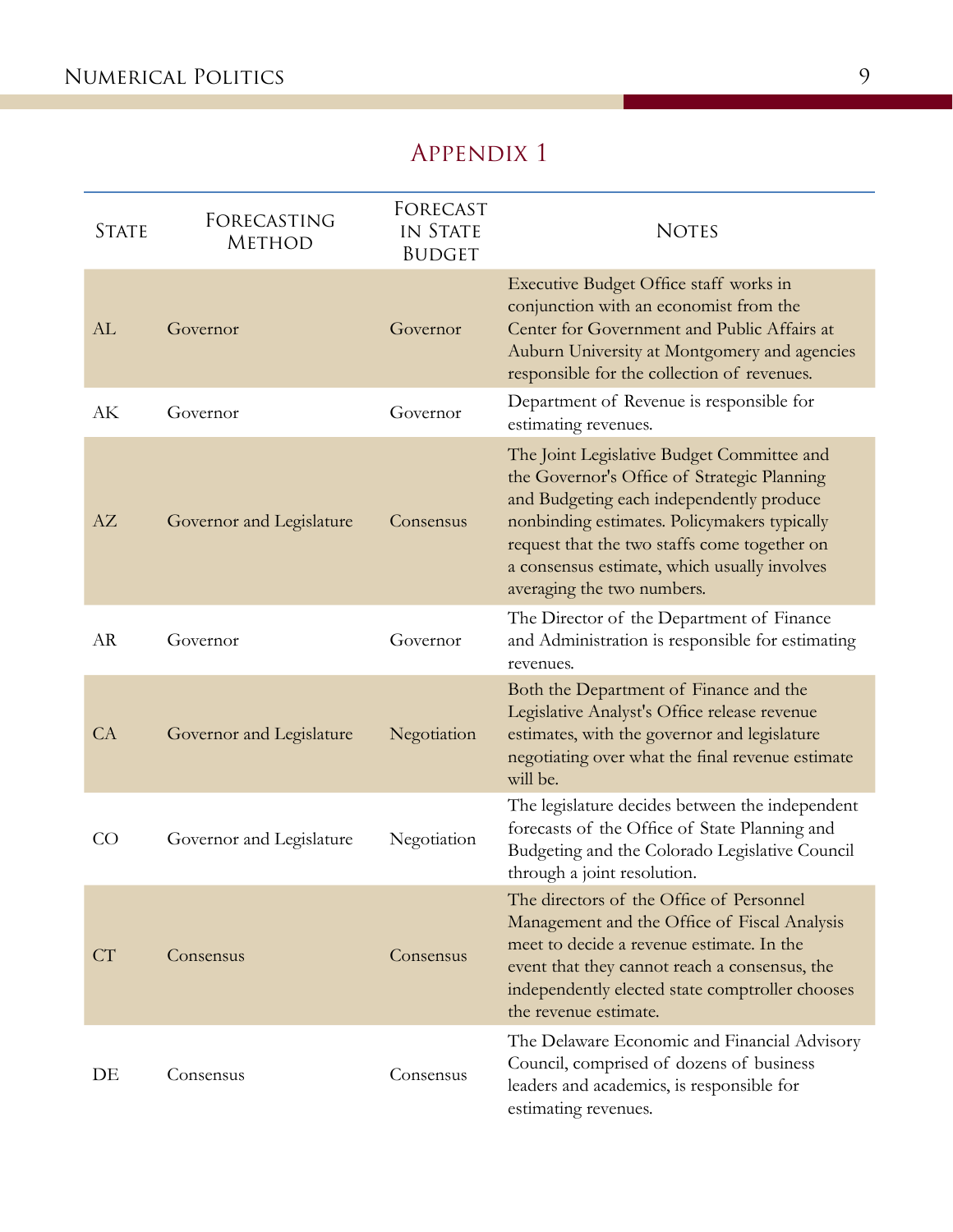| FL             | Consensus                | Consensus   | Consensus forecasts are established by<br>representatives from the governor's office,<br>the Senate, the House, and the Coordinator<br>of the Legislative Office of Economic and<br>Demographic Research.                                                                                                                                                                                         |
|----------------|--------------------------|-------------|---------------------------------------------------------------------------------------------------------------------------------------------------------------------------------------------------------------------------------------------------------------------------------------------------------------------------------------------------------------------------------------------------|
| GA             | Governor                 | Governor    | The Office of Planning and Budget sets the<br>revenue estimate.                                                                                                                                                                                                                                                                                                                                   |
| H <sub>I</sub> | Consensus                | Consensus   | The Council on Revenues, comprised of seven<br>members appointed by the governor and leaders<br>of both legislative chambers, is responsible for<br>estimating revenues.                                                                                                                                                                                                                          |
| ID             | Governor and Legislature | Negotiation | The governor establishes his own revenue<br>estimate, then the Economic Outlook and<br>Revenue Assessment Committee, an 18-member<br>bipartisan body, makes its own estimate<br>(or decides that the governor's estimate is<br>reasonable). This is then sent to the Joint<br>Financial Appropriations Committee, which then<br>has the option of using its own number.                           |
| IL             | Governor and Legislature | Negotiation | The governor sends his own revenue estimate,<br>but the legislature is able to pass its own revenue<br>estimate for use in the final budget.                                                                                                                                                                                                                                                      |
| IN             | Consensus                | Consensus   | Two committees are involved, the Indiana<br>Economic Forum and the Revenue Forecast<br>Technical Committee. The Economic Forum,<br>comprised of people outside of government,<br>focuses just on economic forecasting. The<br>Technical Committee, representative of the<br>legislative and executive branches, uses the<br>Economic Forum's forecast to come up with<br>state revenue estimates. |
| IA             | Consensus                | Consensus   | The Revenue Estimating Conference consists of<br>three members: the Governor (or Governor's<br>designee), the Director of Legislative Services<br>Agency (or designee), and a third member agreed<br>to by the other two.                                                                                                                                                                         |
| KS             | Consensus                | Consensus   | A consensus revenue estimate is agreed upon<br>by representatives from Division of the<br>Budget, Legislative Research Department, the<br>Department of Revenue, and one consulting<br>economist each from Kansas, Kansas State, and<br>Wichita State universities.                                                                                                                               |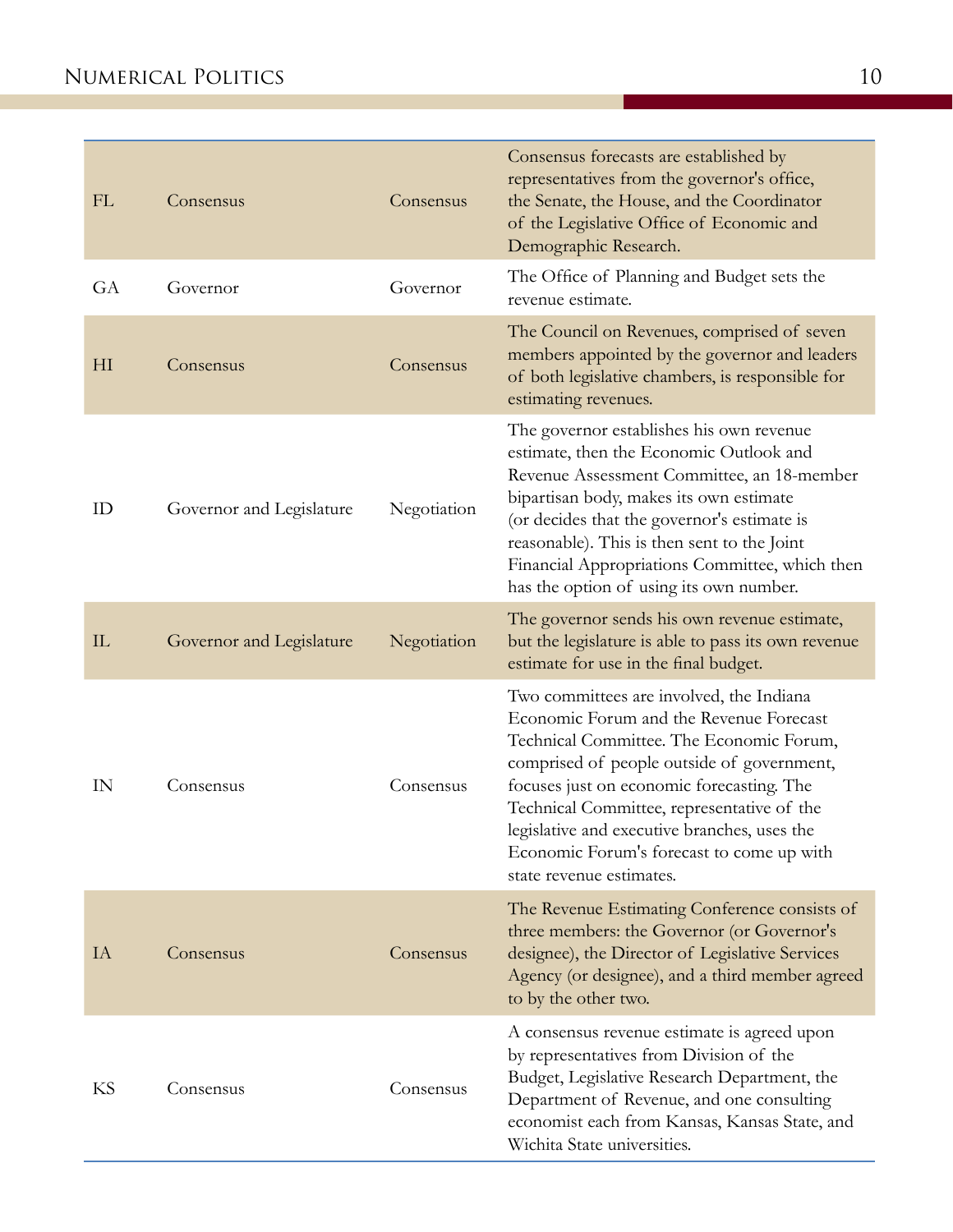| KY        | Consensus | Consensus | The revenue estimate is prepared by the<br>Consensus Revenue Forecast, a group jointly<br>appointed by the State Budget Director and<br>the Legislative Research Council (LRC). While<br>the LRC provides staff, either the State Budget<br>Director or the LRC can request a revision of the<br>original estimate.                                                                                                                                                   |
|-----------|-----------|-----------|-----------------------------------------------------------------------------------------------------------------------------------------------------------------------------------------------------------------------------------------------------------------------------------------------------------------------------------------------------------------------------------------------------------------------------------------------------------------------|
| LA        | Consensus | Consensus | Louisiana's Revenue Estimating Conference<br>consists of the governor, the president of<br>the senate, the speaker of the house, or their<br>respective designees, and a faculty member of a<br>university in Louisiana with expertise in revenue<br>forecasting.                                                                                                                                                                                                     |
| МE        | Consensus | Consensus | The Revenue Forecasting Committee consists<br>of the State Budget Officer, the Associate<br>Commissioner for Tax Policy, the State<br>Economist, an economist on the faculty of the<br>University of Maine System, the Director of<br>the Office of Fiscal and Program Review, and<br>another member of the Legislature's nonpartisan<br>staff. The committee must use the economic<br>assumptions and forecasts of the Consensus<br>Economic Forecasting Commission. |
| MD        | Consensus | Consensus | The Consensus Revenue Forecasting and<br>Monitoring Group, consisting of representatives<br>from executive departments and the legislative<br>budget agency, sends to the governor a<br>recommendation for the coming revenue<br>estimate. Although this is not binding, if the<br>proposed budget exceeds the number of the<br>Board, the governor must explain why in his<br>budget message.                                                                        |
| <b>MA</b> | Consensus | Consensus | The Secretary of Administration and Finance<br>meets with the chairs of the House and Senate<br>Ways and Means Committees to establish a<br>revenue estimate.                                                                                                                                                                                                                                                                                                         |
| МІ        | Consensus | Consensus | The voting members in Michigan's revenue<br>estimating conference are the State Budget<br>Director and the Directors of the Senate and<br>House Fiscal Agencies or their respective<br>designees. The governor and senior officials from<br>the Department of Treasury may also participate.                                                                                                                                                                          |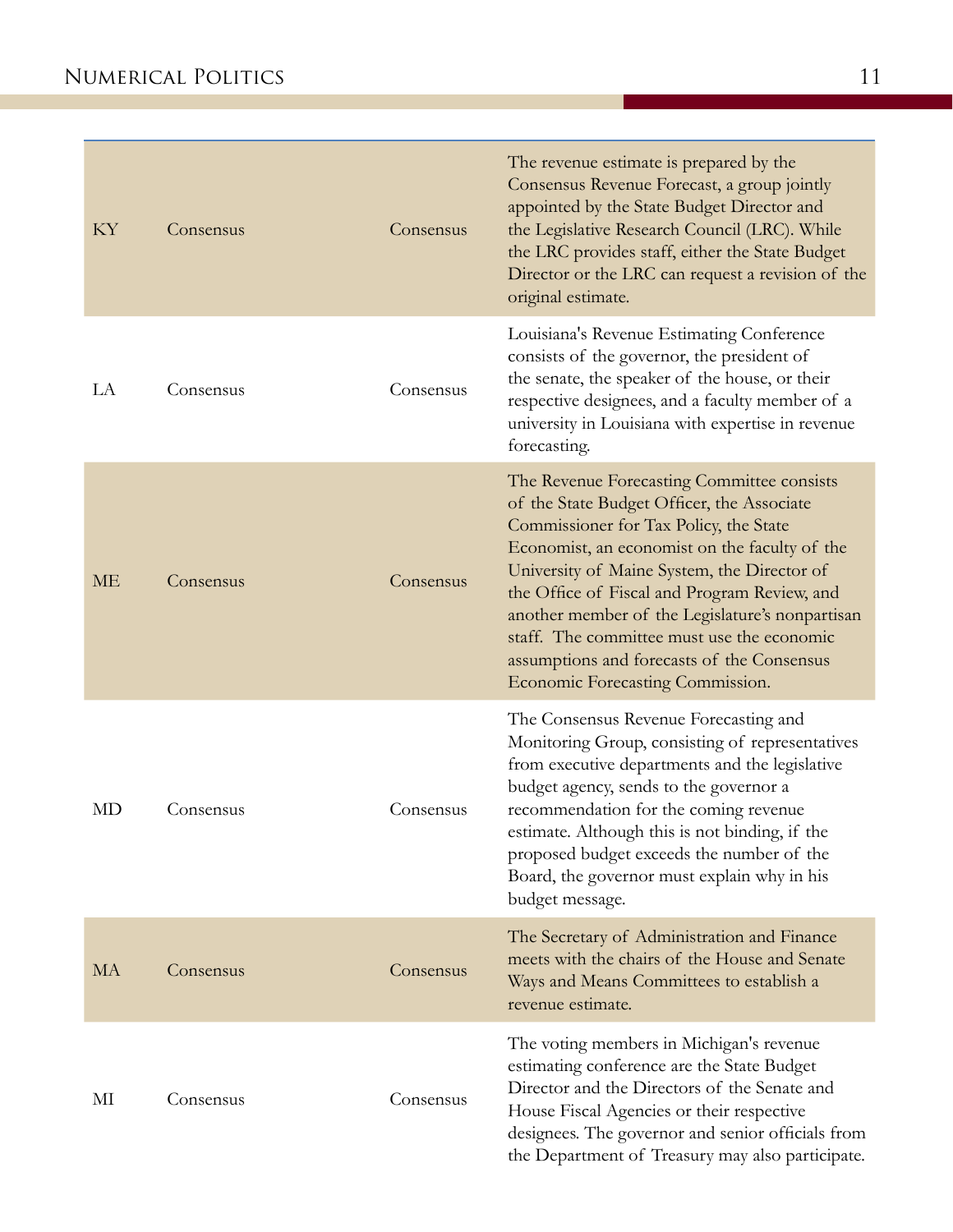| MN        | Governor    | Governor    | Minnesota Management and Budget prepares the<br>estimates for use in the state budget.                                                                                                                                                                                                                    |
|-----------|-------------|-------------|-----------------------------------------------------------------------------------------------------------------------------------------------------------------------------------------------------------------------------------------------------------------------------------------------------------|
| MS        | Consensus   | Consensus   | The Revenue Estimating Conference consists of<br>the State Economist, the State Fiscal Officer, the<br>State Treasurer, the Chairman of the State Tax<br>Commission, and the Director of the Legislative<br>Budget Office. Although the revenue forecast is<br>not binding, it is nearly always accepted. |
| <b>MO</b> | Consensus   | Consensus   | Revenue estimate made by House and Senate<br>appropriations staffs, Division of Budget and<br>Planning, and staff from University of Missouri.                                                                                                                                                            |
| МT        | Negotiation | Negotiation | The Budget Office and the Legislative Fiscal<br>Division both independently calculate revenue<br>estimates and then compare forecasts and work<br>together toward the best forecast.                                                                                                                      |
| <b>NE</b> | Consensus   | Consensus   | Revenue estimate is made by the Economic<br>Forecasting Board, which is composed of five<br>legislative appointees and four gubernatorial<br>appointees, but no representative from the<br>Legislative Fiscal Office.                                                                                     |
| NV        | Private     | Private     | The state's Economic Forecasting Group, which<br>is composed of five economic and taxation<br>experts from the private sector, provides a<br>binding revenue estimate.                                                                                                                                    |
| <b>NH</b> | Governor    | Negotiation | The governor relies on an initial revenue estimate<br>by the head of Administrative Services, though<br>the legislature passes its own revenue estimate by<br>a majority vote.                                                                                                                            |
| NJ        | Governor    | Negotiation | The legislature conducts a review of the<br>governor's budget, and following several months<br>of revenue collection, establishes the final<br>revenue estimate.                                                                                                                                          |
| <b>NM</b> | Consensus   | Consensus   | Economists from the Department of Finance<br>and Administration, Taxation and Revenue<br>Department, and the Legislative Finance<br>Committee develop the estimate.                                                                                                                                       |
| NY        | Consensus   | Consensus   | Since 2007, the legislature and the executive<br>are required to create a consensus estimate.<br>In the event that no consensus is reached, the<br>independently elected state comptroller chooses<br>the revenue estimate.                                                                               |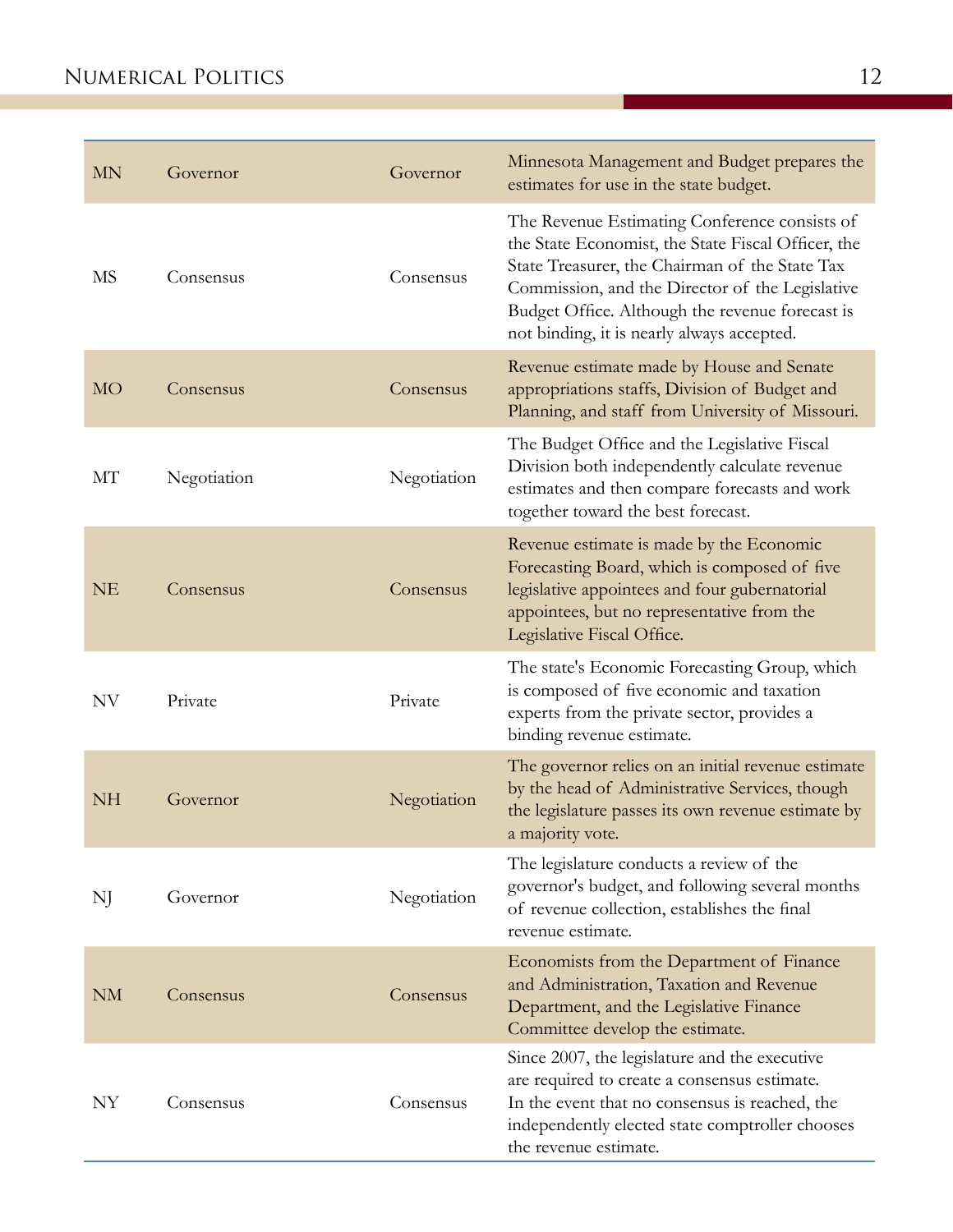| N <sub>C</sub> | Consensus                | Consensus   | The Fiscal Research Division and the Office of<br>State Management and Budget come together to<br>create a joint, non-binding forecast.                                                                                                                                                                                                                                  |
|----------------|--------------------------|-------------|--------------------------------------------------------------------------------------------------------------------------------------------------------------------------------------------------------------------------------------------------------------------------------------------------------------------------------------------------------------------------|
| <b>ND</b>      | Consensus                | Consensus   | Under an informal arrangement, North Dakota<br>achieves a consensus forecast through a<br>conference with tax and finance legislators, the<br>legislative fiscal officer, the Director of Office<br>of Management and Budget (OMB), and OMB<br>analysts.                                                                                                                 |
| <b>OH</b>      | Negotiation              | Negotiation | The Office of Budget and Management works<br>with the Department of Taxation to create a<br>revenue forecast. This is eventually compared<br>with the estimate given by the Legislative Service<br>Commission, and then a final revenue estimate is<br>agreed upon.                                                                                                      |
| OK             | Governor                 | Governor    | The State Board of Equalization, consisting of<br>the Governor, Lieutenant Governor, Attorney<br>General, State Treasurer, State Auditor and<br>Inspector, State Superintendent of Public<br>Instruction, and President of the Board of<br>Agriculture, certifies estimated sources of<br>revenue for the following year, which then caps<br>the legislature's spending. |
| <b>OR</b>      | Governor                 | Negotiation | The governor makes his own estimates, which are<br>then reviewed by the Ways and Means committee<br>and the Legislative Fiscal Office, which makes<br>further recommendations to the Ways and Means<br>committee.                                                                                                                                                        |
| PA             | Governor and Legislature | Negotiation | The Secretary of Revenue and the Secretary of<br>the Budget establish the revenue estimate. The<br>legislature may amend the estimate, however.                                                                                                                                                                                                                          |
| RI             | Consensus                | Consensus   | Twice a year, a public Revenue Conference is<br>held with the principals being the Budget Officer,<br>Senate Fiscal Advisor, and House Fiscal Advisor.<br>These principals can call for another conference<br>if they feel the fiscal situation has changed<br>enough to warrant another estimate.                                                                       |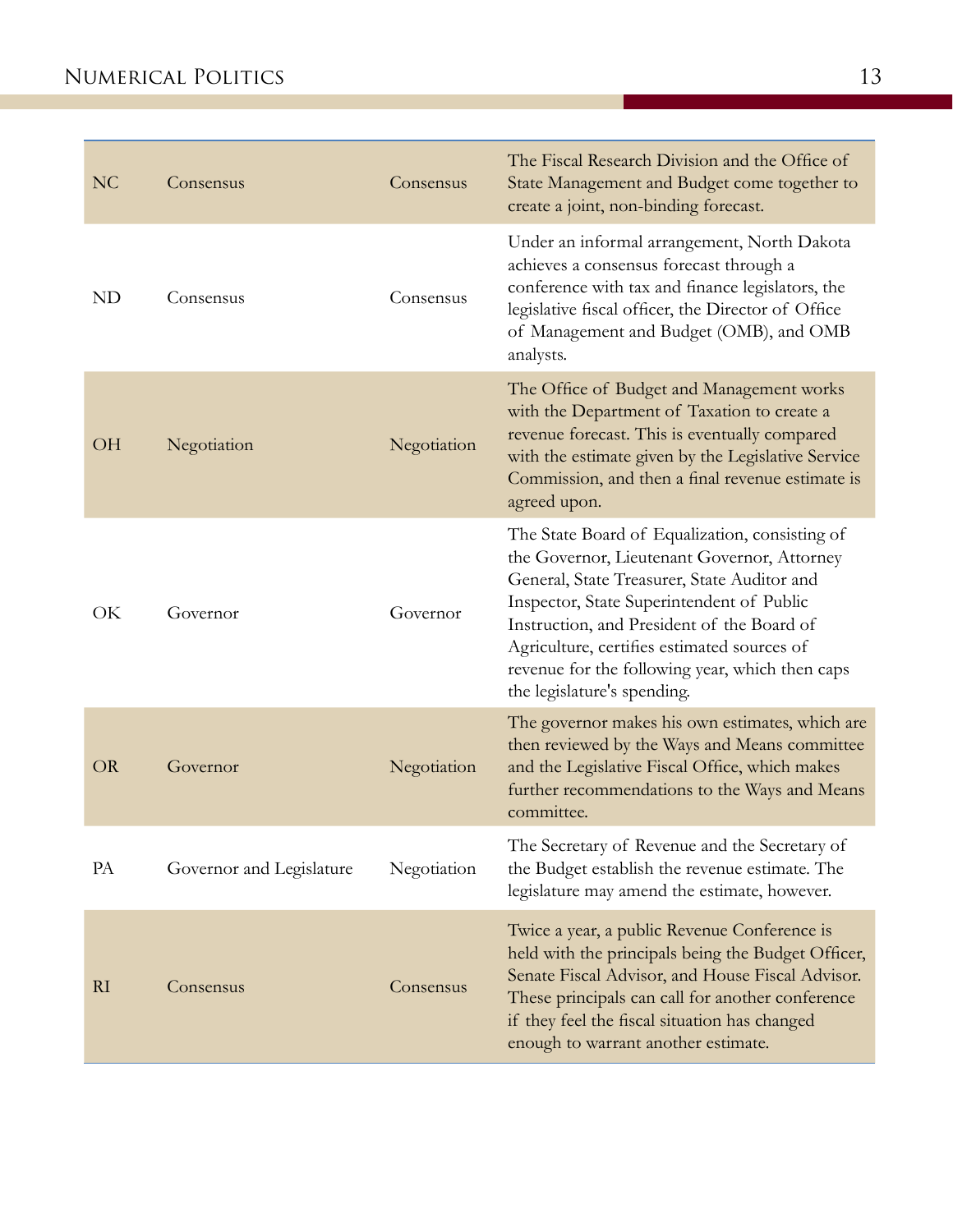| <b>SC</b> | Consensus                | Consensus      | The Board of Economic Advisors consists<br>of the following: one member appointed by<br>the Governor to serve as chairman, a member<br>appointed by the chairman of the Senate<br>Finance Committee, one member appointed<br>by the Chairman of the House Ways and<br>Means Committee, and a representative of the<br>Department of Revenue who serves ex officio<br>as a non-voting member. All of the members<br>have a working knowledge in revenue forecasting<br>and the state budget process. The staff is<br>supplemented by an official from the offices of<br>the Governor, Senate Finance Committee, House<br>Ways and Means Committee, Department of<br>Revenue, and State Budget Office. |
|-----------|--------------------------|----------------|------------------------------------------------------------------------------------------------------------------------------------------------------------------------------------------------------------------------------------------------------------------------------------------------------------------------------------------------------------------------------------------------------------------------------------------------------------------------------------------------------------------------------------------------------------------------------------------------------------------------------------------------------------------------------------------------------|
| <b>SD</b> | Governor and Legislature | Negotiation    | Both the Bureau of Finance and Management<br>and the Legislative Research Council<br>prepare estimates. The legislature's Revenue<br>Subcommittee references these estimates when<br>choosing their own estimate.                                                                                                                                                                                                                                                                                                                                                                                                                                                                                    |
| TN        | Consensus                | Consensus      | The State Funding Board meets and makes a<br>range of revenue estimates for the governor to<br>choose from.                                                                                                                                                                                                                                                                                                                                                                                                                                                                                                                                                                                          |
| TX        | Comptroller              | Other official | The comptroller makes the Biennial Revenue<br>Estimate, but this can be overridden by a four-<br>fifths vote in the legislature (though this has<br>never happened).                                                                                                                                                                                                                                                                                                                                                                                                                                                                                                                                 |
| UT        | Consensus                | Consensus      | After making independent forecasts, the<br>Legislative Fiscal Analysts, governor's office, and<br>Tax Commission come together and agree on a<br>unified estimate.                                                                                                                                                                                                                                                                                                                                                                                                                                                                                                                                   |
| VT        | Consensus                | Consensus      | Consensus forecast is established by the<br>Emergency Board, which is made up of the<br>governor and the chairs of the House Committee<br>on Appropriations, the House Committee<br>on Ways and Means, the Senate Committee<br>on Finance, and the Senate Committee on<br>Appropriations. Prior to the Board meeting,<br>consulting economists attempt to reach a<br>consensus recommendation. When one is not<br>reached, the Board determines the estimate.                                                                                                                                                                                                                                        |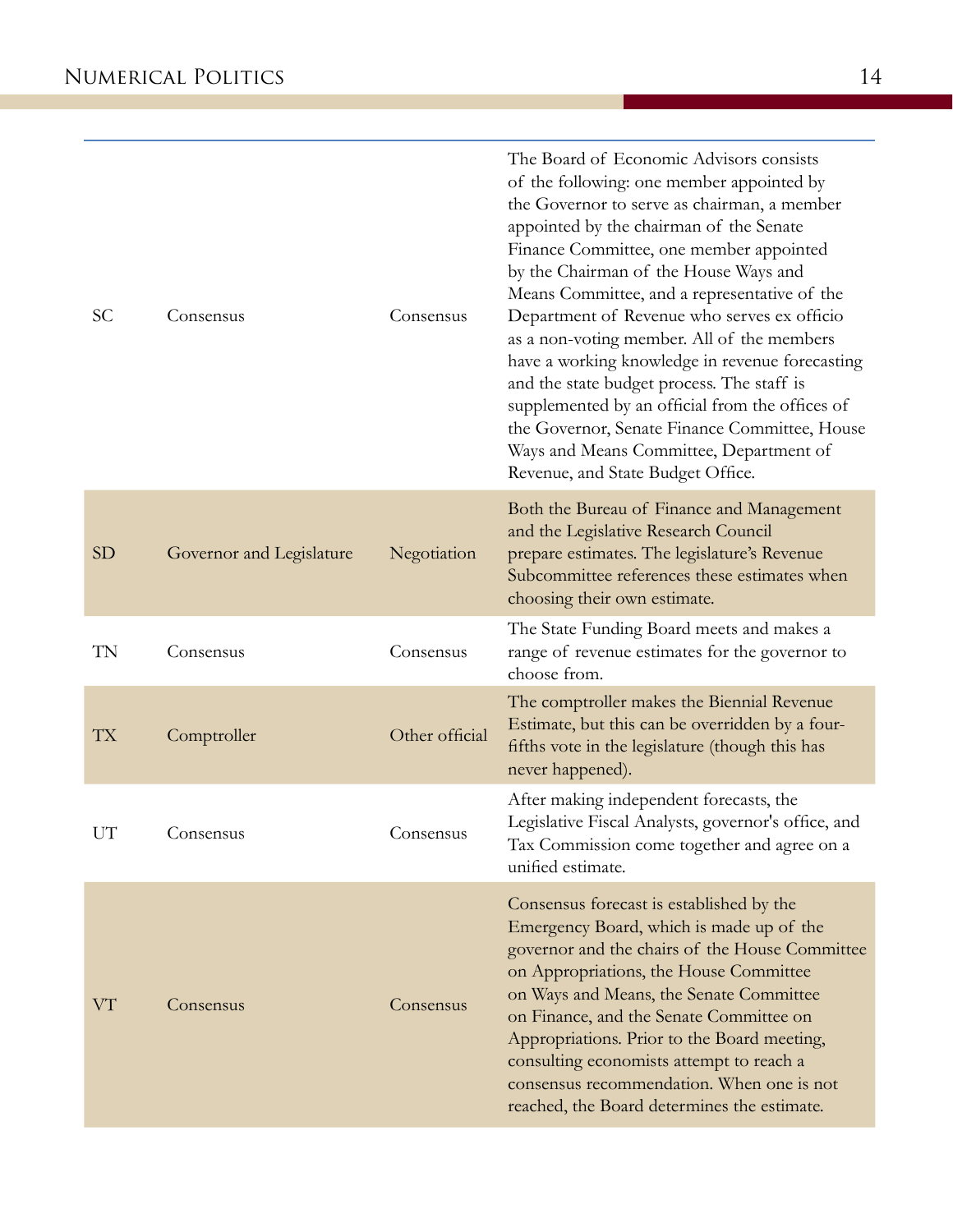| VA        | Governor                 | Governor       | Virginia uses a two-step process. The Board of<br>Economists reviews the revenue estimate, and<br>then it is reviewed by business leaders.                                                                                                                                                                                                                                                                                                                      |
|-----------|--------------------------|----------------|-----------------------------------------------------------------------------------------------------------------------------------------------------------------------------------------------------------------------------------------------------------------------------------------------------------------------------------------------------------------------------------------------------------------------------------------------------------------|
| <b>WA</b> | Consensus                | Consensus      | An independent agency, the Economic and<br>Revenue Forecast Council is composed of<br>two members appointed by the Governor and<br>four members from the Legislature. Legislative<br>members are appointed by the chairman of<br>each of the two largest political caucuses in each<br>legislative chamber. The council's chair is selected<br>from among the legislative appointees, is held by<br>the majority party, and alternates between each<br>chamber. |
| WV        | Governor                 | Governor       | The Department of Revenue, overseen by<br>the governor's office, has the sole authority to<br>establish the revenue estimate.                                                                                                                                                                                                                                                                                                                                   |
| WI        | Governor And Legislature | Other official | Although the governor's budget originally uses<br>revenue estimates from the Department of<br>Revenue, the Legislative Fiscal Bureau's number<br>are typically incorporated into the governor's<br>budget upon their release.                                                                                                                                                                                                                                   |
| WY        | Consensus                | Consensus      | The Consensus Revenue Estimating Group is<br>responsible for the state's revenue estimate. The<br>Group is co-chaired by the Legislative Service<br>Office and Fiscal Manager and is composed<br>of staff representing both the executive and<br>legislative branch.                                                                                                                                                                                            |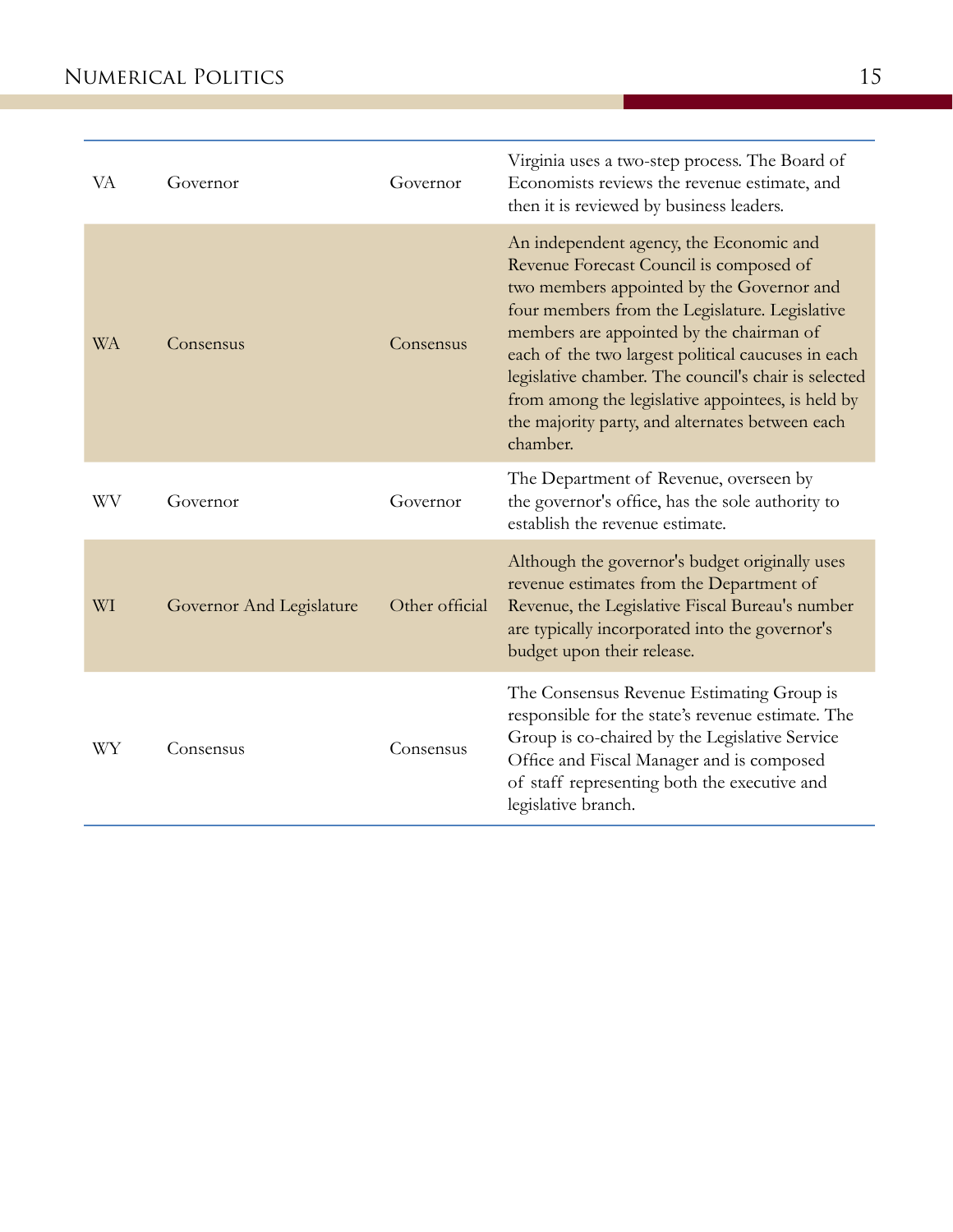## citations for appendix 1

| <b>ST</b>      | <b>CITATION</b>                                                                                                                                                                                                                                                                                                                                                                                                                               |
|----------------|-----------------------------------------------------------------------------------------------------------------------------------------------------------------------------------------------------------------------------------------------------------------------------------------------------------------------------------------------------------------------------------------------------------------------------------------------|
| AL             | "The Budget Process," Alabama Department of Finance - Executive Budget Office, accessed<br>January 18, 2014, http://budget.alabama.gov/pages/budproc.aspx.                                                                                                                                                                                                                                                                                    |
| AK             | "Office of Management and Budget," accessed January 18, 2014, http://omb.alaska.gov/.                                                                                                                                                                                                                                                                                                                                                         |
| AZ             | "Arizona's Budget Process," Arizona Legislature, accessed January 10, 2014, http://www.<br>azleg.gov/jlbc/budgetprocess.pdf.; "JLBC Staff Revenue Forecast Development," Arizona<br>Legislature, accessed January 10, 2014, http://www.azleg.gov/jlbc/revfordev.pdf.                                                                                                                                                                          |
| AR             | Richard Weiss, "Official General Revenue Forecast for Fiscal Year 2015," Arkansas House,<br>January 14, 2014, accessed February 28, 2014, http://www.arkansashouse.org/public/<br>userfiles/files/2015%20Forecast.pdf.                                                                                                                                                                                                                        |
| CA             | "LAO Facts: Role of the LAO," Legislative Analyst's Office, accessed January 18, 2014,<br>http://www.lao.ca.gov/LAOFacts.; Scott Graves, "Dollars and Democracy: A Guide to the<br>State Budget Project," California Budget Project, December, 2013, accessed January 18,<br>2014, http://www.cbp.org/pdfs/2013/131213_DollarsAndDemocracyGuide.pdf.                                                                                          |
| CO             | "Legislative Council of the Colorado General Assembly," Colorado Legislative Council,<br>accessed January 18, 2014, http://www.colorado.gov/cs/Satellite/CGA-LegislativeCouncil/<br>CLC/1200536135363.; Arturo Perez, "State Revenue Forecasting: A Summary," accessed<br>January 18, 2014, http://www.ncsl.org/documents/fiscal/fls10perez.pdf.                                                                                              |
| <b>CT</b>      | "Consensus Revenue," Office of Policy and Management, January 15, 2014, accessed<br>January 18, 2014, http://www.ct.gov/opm/cwp/view.asp?a=2965&Q=459726&PM=1.                                                                                                                                                                                                                                                                                |
| DE             | Cate Long, "Talking to Delaware's Governor about Spending," Reuters, November 11,<br>2013, accessed February 28, 2014, http://blogs.reuters.com/muniland/2013/11/11/talking-to-<br>delawares-governor-about-spending/.; "Office of the Controller General," State of Delaware,<br>accessed January 18, 2014, http://legis.delaware.gov/legislature.nsf/Lookup/Controller<br>General.                                                          |
| FL             | "Consensus Estimating Conference Process," Office of Economic and Demographic<br>Research, accessed January 18, 2014, http://edr.state.fl.us/Content/conferences/confprocess.<br>pdf.; "Consensus Estimating Conferences," Office of Economic and Demographic Research,<br>accessed February 28, 2014, http://edr.state.fl.us/Content/conferences/index.cfm.                                                                                  |
| GA             | "The Budget Process in Georgia," Georgia Library Media Association, accessed February<br>28, 2014, http://www.glma-inc.org/wp-content/files/advocacy/BudgetProcessinGeorgia.pdf.                                                                                                                                                                                                                                                              |
| H <sub>I</sub> | "Moody's Assigns Aa2 Rating to Approximately \$821m State of Hawaii G.o. Bonds of 2013;<br>Stable Outlook," Moody's Investors Service, October 10, 2013, accessed February 28, 2014,<br>https://www.moodys.com/research/Moodys-assigns-Aa2-rating-to-approximately-821M-<br>State-of-Hawaii--PR 284246.; "Council On Revenues," State of Hawaii Department of<br>Taxation, accessed February 28, 2014, http://tax.hawaii.gov/useful/a9 1cor/. |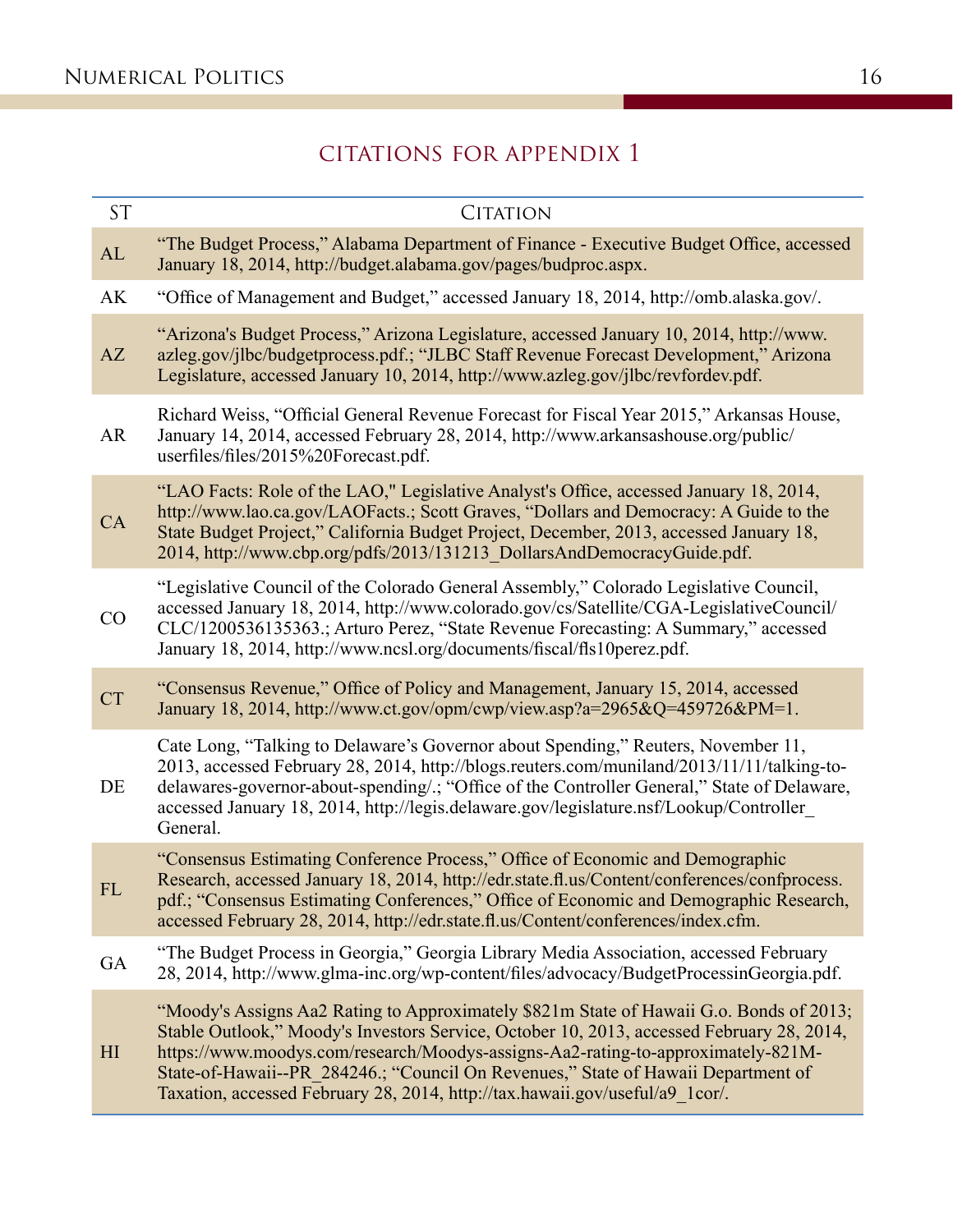| ID        | Molly Messick, "The Road to Idaho's Revenue Estimate," NPR, January 24, 2012, accessed<br>February 28, 2014, http://stateimpact.npr.org/idaho/2012/01/24/the-road-to-idahos-revenue-<br>estimate/.; Emilie Ritter Saunders, "Idaho's Budget Process Isn't a Hard Science," NPR,<br>January 23, 2012, accessed February 28, 2014, http://stateimpact.npr.org/idaho/2012/01/23/<br>idahos-budget-process-isnt-a-hard-science/. |
|-----------|------------------------------------------------------------------------------------------------------------------------------------------------------------------------------------------------------------------------------------------------------------------------------------------------------------------------------------------------------------------------------------------------------------------------------|
| IL        | "Illinois Lacks an Executive-Legislative Consensus On Revenue Estimates," Institute for<br>Illinois' Fiscal Sustainability, April 24, 2013, accessed April 23, 2014, http://www.civicfed.<br>org/iifs/blog/illinois-lacks-executive-legislative-consensus-revenue-estimates.                                                                                                                                                 |
| IN        | "State of Indiana Budget Process," Indiana State Budget Agency, accessed February 28,<br>2014, http://www.in.gov/sba/2372.htm.; "Summary of the Legislative Services Agency's<br>Functions," Indiana General Assembly, accessed February 28, 2014, http://www.in.gov/<br>legislative/pdf/services/LSAbackground.pdf.                                                                                                         |
| IA        | "Budget Process in Iowa," Legislative Services Agency, January 13, 2014, accessed February<br>28, 2014, https://www.legis.iowa.gov/docs/resources/IowaBudgetProcess.pdf.                                                                                                                                                                                                                                                     |
| KS        | "State Finance," Kansas Legislative Research Department, 2012, accessed February 28,<br>2014, http://skyways.lib.ks.us/ksleg/KLRD/Publications/2012Briefs/W-1-BudgetOverview.<br>pdf.                                                                                                                                                                                                                                        |
| <b>KY</b> | "Legislative Role in the State Budget Process," Kentucky Legislative Research Commission,<br>accessed February 28, 2014, http://www.lrc.ky.gov/budget/process.htm.                                                                                                                                                                                                                                                           |
| LA        | "Louisiana Budget Basics: A Guide to the Louisiana State Budget," Louisiana Budget<br>Project, accessed February 28, 2014, http://www.thetowntalk.com/assets/pdf/DK12558316.<br>PDF.; "Constitution Section 10," Louisiana State Legislature, accessed February 28, 2014,<br>http://www.legis.state.la.us/lss/lss.asp?doc=206526.                                                                                            |
| <b>ME</b> | "The Budget Process," Office of Fiscal and Program Review, accessed February 28, 2014,<br>http://www.maine.gov/legis/ofpr/other_publications/budget_process/budget_process.<br>htm#revenue forecasting.                                                                                                                                                                                                                      |
| MD        | "Comptroller of Maryland," Maryland State Archives, accessed February 28, 2014, http://<br>msa.maryland.gov/msa/mdmanual/08conoff/html/03compf.html.; "Maryland's Budget<br>Process," Maryland Department of Legislative Services, accessed February 28, 2014, http://<br>dlslibrary.state.md.us/publications/OPA/H/2010 4.pdf.                                                                                              |
| <b>MA</b> | "Shor, Dempsey, Brewer Announce Consensus On Fiscal Year 2014 Revenue Forecast,"<br>Executive Office for Administration and Finance, January 14, 2013, accessed January 18,<br>2014, http://www.mass.gov/anf/press-releases/fy2013/consensus-on-fy-2014-revenue-<br>forecast-announced.html.                                                                                                                                 |
| МI        | "Budget Process," State Budget Office, accessed February 28, 2014, http://www.michigan.<br>gov/budget/0,4538,7-157-11462-34950--,00.html.                                                                                                                                                                                                                                                                                    |
| <b>MN</b> | "Economic Forecasts," Minnesota Management and Budget, accessed February 28, 2014,<br>http://www.mmb.state.mn.us/fore-info.; "Fiscal Analysis Department," Minnesota House<br>of Representatives, accessed February 28, 2014, http://www.house.leg.state.mn.us/fiscal/<br>fahome.asp.                                                                                                                                        |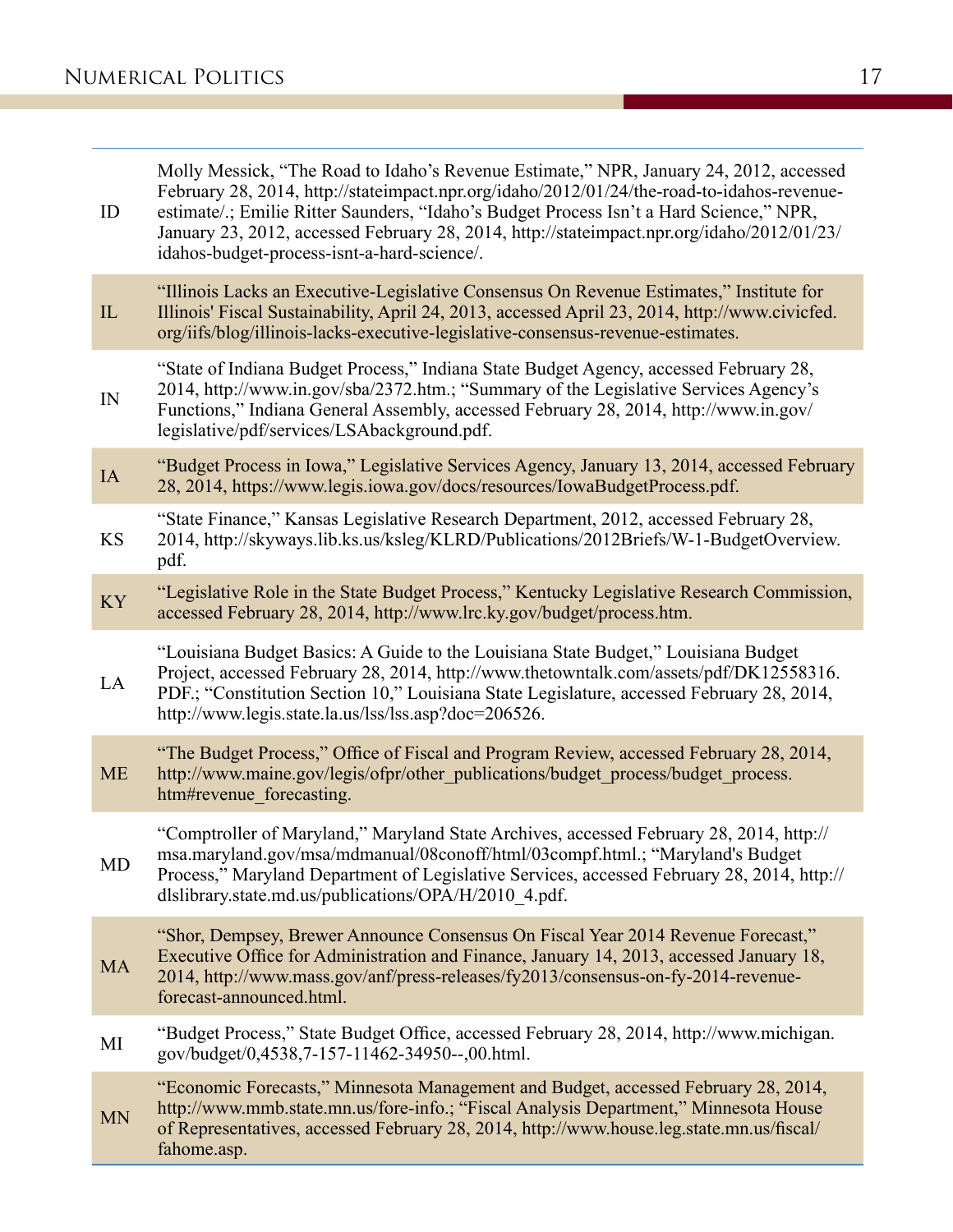| <b>MS</b> | "Putting the Pieces Together: A Taxpayer's Guide to the Mississippi Budget," Mississippi<br>Economic Policy Center, accessed February 28, 2014, http://mepconline.org/images/admin/<br>spotedit/attach/0/MS Budget and Tax Guide.pdf.                                                                                                                                                                                                                                |
|-----------|----------------------------------------------------------------------------------------------------------------------------------------------------------------------------------------------------------------------------------------------------------------------------------------------------------------------------------------------------------------------------------------------------------------------------------------------------------------------|
| <b>MO</b> | "The State Budget Process and More," Southeast Missourian, June 1, 2012, accessed<br>February 28, 2014, http://www.semissourian.com/blogs/lichtenegger/entry/47992/.; Jinping<br>Sun and Thomas D. Lynch, Budget Forecasting: Theory and Practice (Boca Raton, FL:<br>Auerbach Publications, 2008).                                                                                                                                                                  |
| MT        | Legislative Fiscal Division. "Understanding State Finances and the Budgeting Process."<br>2009. Accessed February 28, 2014. http://leg.mt.gov/content/Publications/fiscal/leg<br>reference/Understanding State Finances.pdf.                                                                                                                                                                                                                                         |
| <b>NE</b> | Jinping Sun and Thomas D. Lynch, Budget Forecasting: Theory and Practice (Boca Raton,<br>FL: Auerbach Publications, 2008).                                                                                                                                                                                                                                                                                                                                           |
| <b>NV</b> | "Economic Forum," Nevada Legislature, accessed February 28, 2014, http://www.leg.state.<br>nv.us/Division/Fiscal/Economic%20Forum/.                                                                                                                                                                                                                                                                                                                                  |
| <b>NH</b> | Yael Shavit, "Revenue Forecasting Processes in New England," New England Public<br>Policy Center at the Federal Reserve Bank of Boston, 2009, accessed February 28, 2014,<br>https://www.bostonfed.org/economic/neppc/briefs/2009/briefs904.pdf.; "About the Budget<br>Division," Office of Legislative Budget Assistant, accessed February 28, 2014, http://<br>gencourt.state.nh.us/LBA/budget/about division.aspx.                                                |
| NJ        | "The State Budget Process," Office of Management and Budget, accessed February 28, 2014,<br>http://www.state.nj.us/treasury/omb/ReadersGuide/budgetprocess.shtml.                                                                                                                                                                                                                                                                                                    |
| <b>NM</b> | "Legislative Finance Committee," New Mexico Legislature, 2013, accessed January 18,<br>2014, http://www.nmlegis.gov/lcs/lfc/lfcdocs/BROCHURE.pdf.                                                                                                                                                                                                                                                                                                                    |
| NY        | "The Budget Process," New York State Division of the Budget, accessed February 28, 2014,<br>http://www.budget.ny.gov/citizen/process/process legislature.html.                                                                                                                                                                                                                                                                                                       |
| NC        | "About Economic Analysis," Office of State Budget and Management, accessed February<br>28, 2014, http://www.osbm.state.nc.us/ncosbm/economic analysis/about eco.shtm.; Barry<br>Boardman and Nathan Knuffman, "Forecast Summary," North Carolina General Assembly,<br>February 11, 2013, accessed February 28, 2014, http://www.ncga.state.nc.us/fiscalresearch/<br>generalfund outlook pdfs/2013%20Outlooks/Consensus%20Revenue%20Report%20<br>February%202013.pdf. |
| ND        | "Legislative Council," Legislature of North Dakota, accessed February 28, 2014, http://<br>www.legis.nd.gov/legislative-council.; "North Dakota's Budgeting Process," Legislature of<br>North Dakota, December 7, 2012, accessed February 28, 2014, http://www.legis.nd.gov/files/<br>fiscal/docs/budgetprocess.pdf?20140119022038.                                                                                                                                  |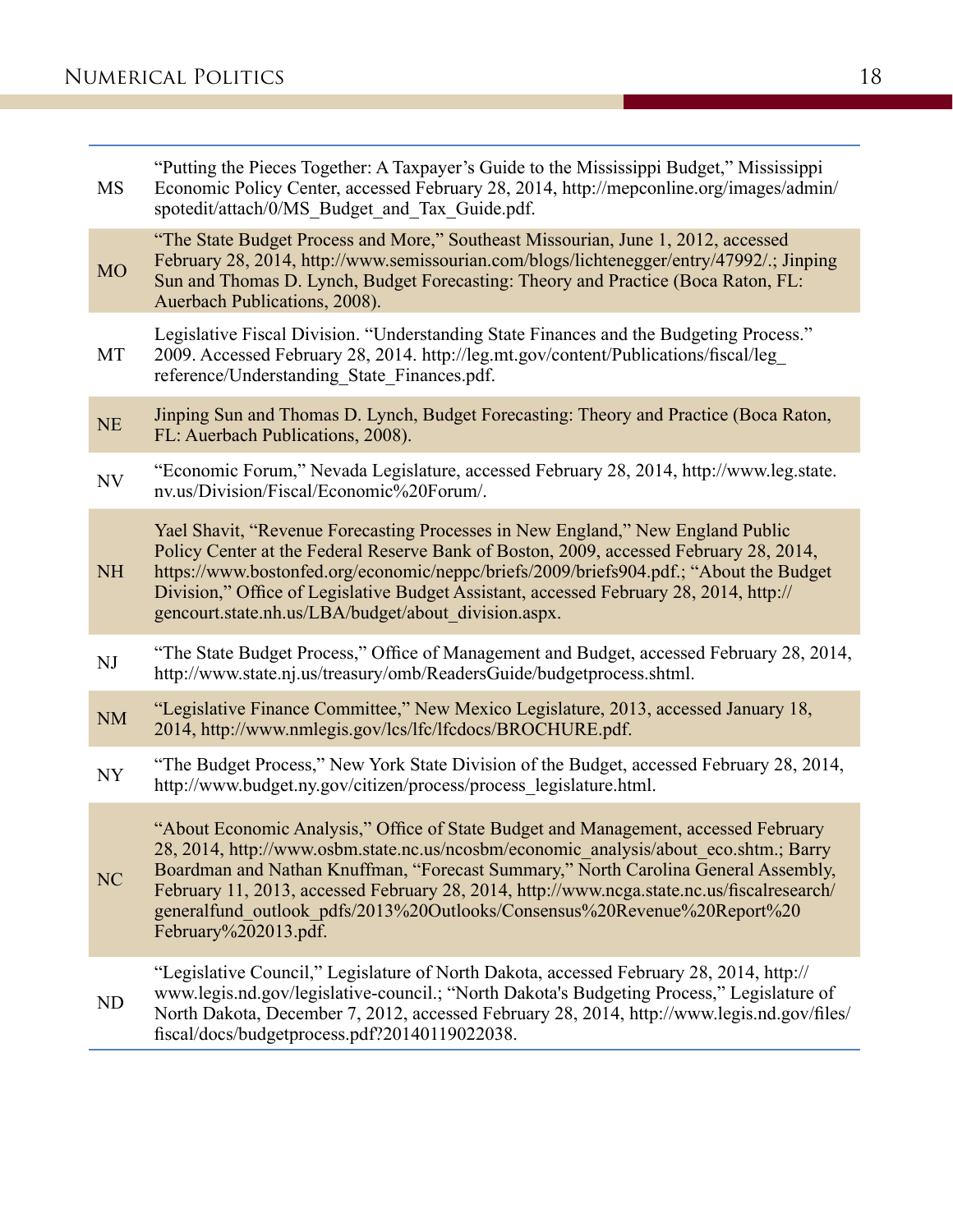Ξ

| <b>OH</b> | "Introduction to the Executive Budget," 2010, accessed February 28, 2014, https://www.<br>google.com/url?sa=t&rct=j&q=&esrc=s&source=web&cd=4&ved=0CDsQFjA<br>D&url=http%3A%2F%2Fobm.ohio.gov%2Fdocument.aspx%3Fid%3D8593c9ac-1464-<br>4ae8-9968-d9644b9cad8e&ei=Co7bUuL7O467oQTXqoGYBw&usg=AFQjCNGGZu1NUw<br>ZJy715sQMhqO B9ubMjg&sig2=8xrvlqzaBmo7ebI57.                      |
|-----------|---------------------------------------------------------------------------------------------------------------------------------------------------------------------------------------------------------------------------------------------------------------------------------------------------------------------------------------------------------------------------------|
| OK        | "Appropriations Process: An Overview of Appropriations, Budget and Revenue Processes,"<br>Oklahoma House of Representatives, December, 2012, accessed February 28, 2014,<br>http://www.okhouse.gov/fiscal/01-Appropiations%20Process.pdf.; "Senate Fiscal Staff,"<br>Oklahoma Senate, accessed February 28, 2014, http://www.oksenate.gov/staff/divfiscal.htm.                  |
| <b>OR</b> | Ken Rocco and Daron Hill, "Overview of Oregon's Budget Process," Oregon<br>Legislature, 2011, accessed January 18, 2014, https://www.oregonlegislature.gov/lfo/<br>Documents/2011-4%20Oregon's%20Budget%20Process.pdf.                                                                                                                                                          |
| PA        | "Chapter 41 - Independent Fiscal Office," Pennsylvania State Legislature, accessed February<br>28, 2014, http://www.legis.state.pa.us/WU01/LI/LI/CT/HTM/71/00.041.HTM.; "The Budget<br>Process in Pennsylvania," Office of the Budget, accessed February 28, 2014, http://www.<br>portal.state.pa.us/portal/server.pt/document/1089182/budgetprocess_pdf.                       |
| RI        | "State of Rhode Island Revenue Estimating Process," State of Rhode Island<br>Budget Office, accessed January 18, 2014, http://www.budget.ri.gov/revenues/<br>RevenueEstimatingConferenceOverview.php.                                                                                                                                                                           |
| <b>SC</b> | "Budget and Control Board - Board of Economic Advisors," South Carolina Budget and<br>Control Bord, accessed April 23, 2014, http://www.bea.sc.gov/BCB/bea/BCB-bea-index.<br>phtm.                                                                                                                                                                                              |
| <b>SD</b> | Joy Smolnisky, "Legislative Deadlines Are Looming for the Budget," South Dakota<br>Budget & Policy Project, March 3, 2011, accessed February 28, 2014, http://www.<br>sdbudgetandpolicyproject.org/legislative-deadlines-are-looming-for-the-budget.                                                                                                                            |
| TN        | David Thurman, "State Revenues," Department of Finance and Administration, accessed<br>January 18, 2014, http://www.tn.gov/finance/bud/Revenues.shtml. "Tennessee State<br>Revenues Lower Than Budget for November," Chattanoogan, December 10, 2013, accessed<br>January 18, 2014, http://www.chattanoogan.com/2013/12/10/265281/Tennessee-State-<br>Revenues-Lower-Than.aspx. |
| <b>TX</b> | "The Budget Process in Texas," University of Texas, accessed January 18, 2014, http://www.<br>laits.utexas.edu/txp media/html/pec/features/0403 01/slide3.html.                                                                                                                                                                                                                 |
| UT        | "Bills, Budgets, and Fiscal Notes," Utah Legislative Fiscal Analyst, accessed January 18,<br>2014, http://www.le.state.ut.us/lfa/reports/toolbox.pdf.; "Office of the Legislative Fiscal<br>Analyst - Background," Utah State Legislature, accessed January 18, 2014, http://www.<br>le.state.ut.us/lfa/lfabkgd.htm.                                                            |
| <b>VT</b> | Yael Shavit, "Revenue Forecasting Processes in New England," New England Public Policy<br>Center at the Federal Reserve Bank of Boston, 2009, accessed February 28, 2014, https://<br>www.bostonfed.org/economic/neppc/briefs/2009/briefs904.pdf.                                                                                                                               |

۳